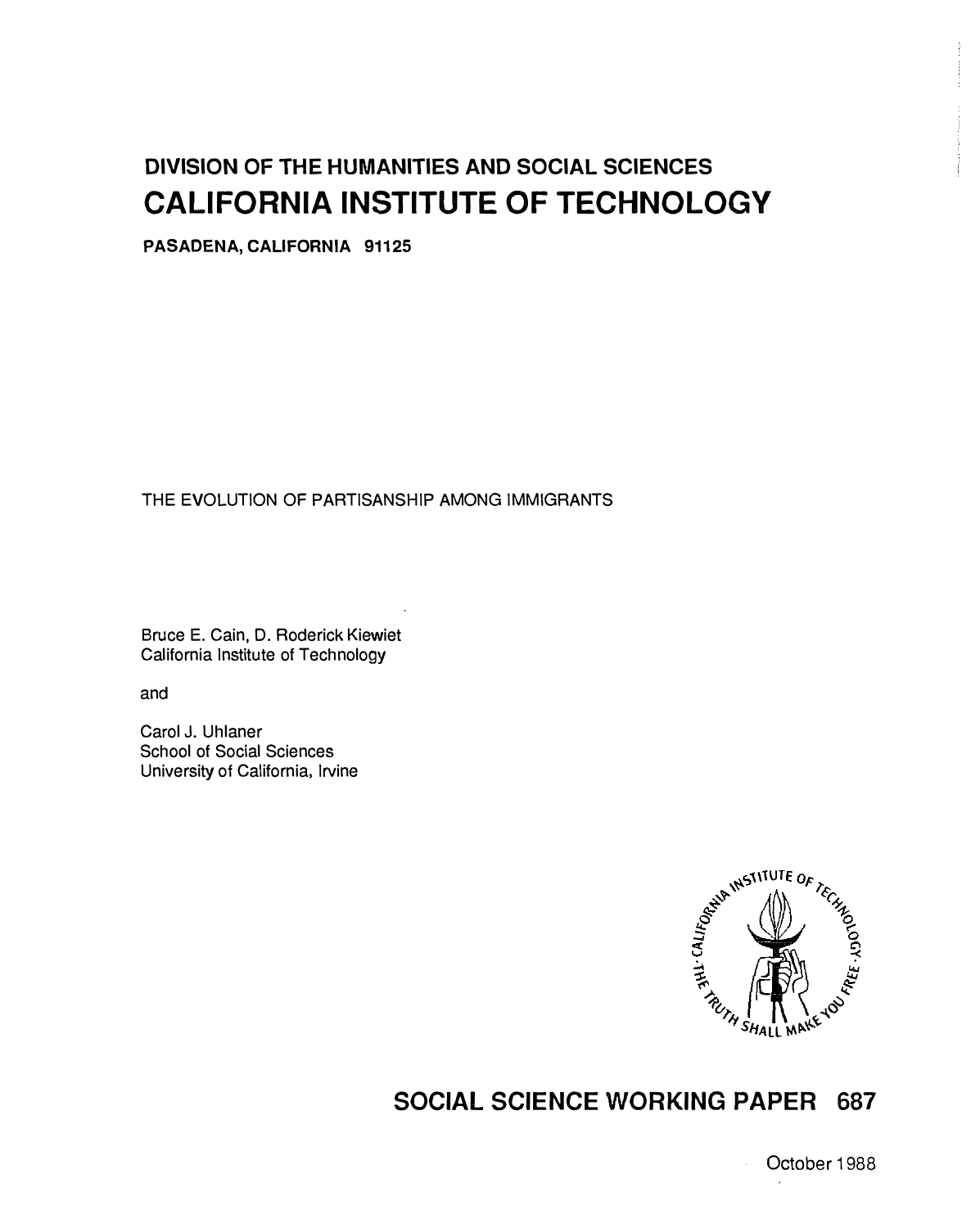#### THE EVOLUTION OF PARTISANSHIP AMONG IMMIGRANTS

#### ABSTRACT

This paper examines evidence on the partisanship of immigrants and second generation citizens as a first step in assessing the impact of recent compositional changes in the electorate. Drawing upon a sample of 574 Latino- and 308 Asian-Americans, we find that the longer Latino immigrants have been in the United States, the more likely they are to identify as Democrats and the more intensely they hold their partisan attachments. Asian immigrants, in contrast, exhibited no such trends in the direction of their party choice or in their partisan identity. We also find strong age-related gains in Democratic support and in partisan intensity among subsequent generations of Latinos. We strongly suspect that these too are experience-related, but we are not able to discount equally plausible cohort-based scenarios.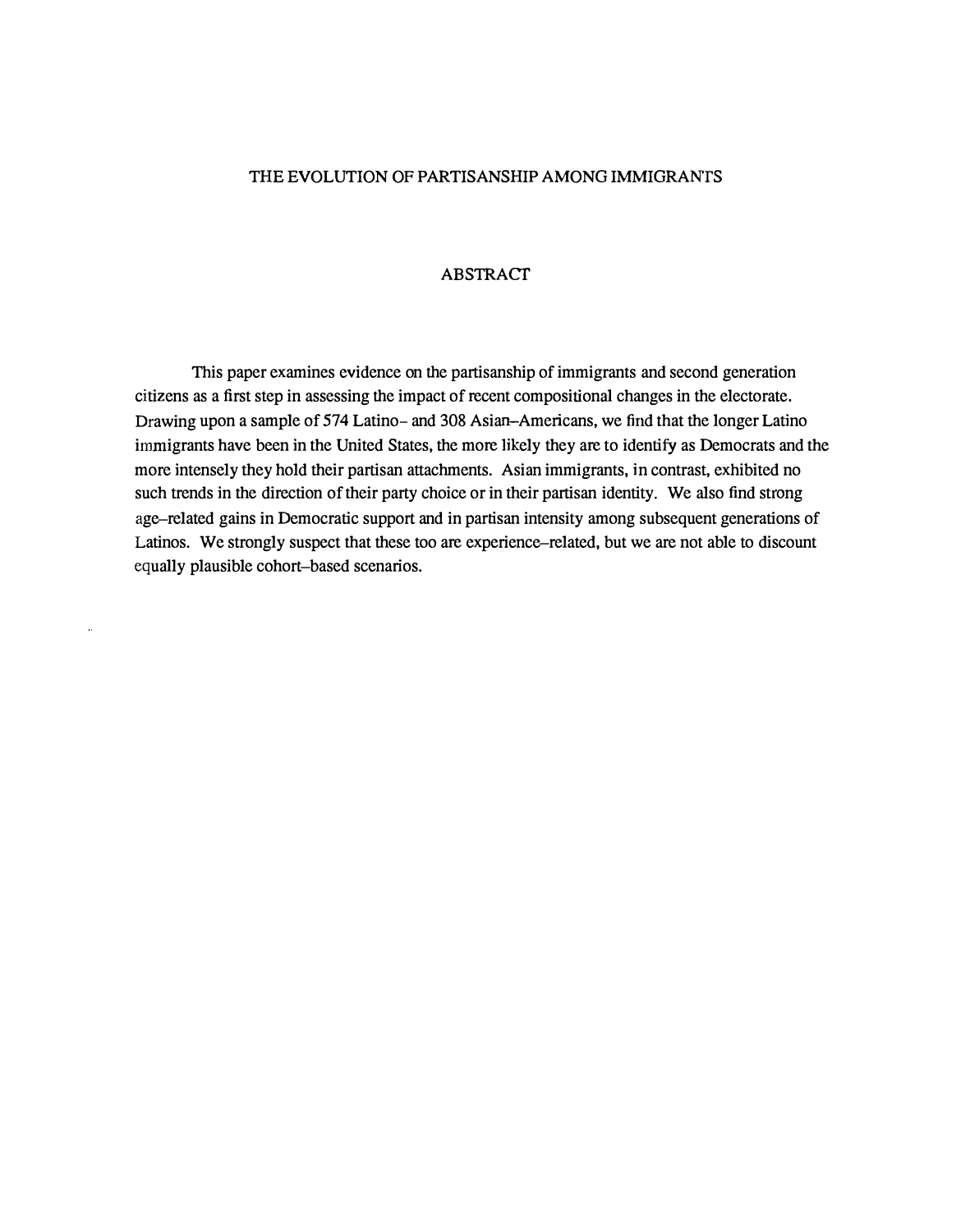#### THE EVOLUTION OF PARTISANSHIP AMONG IMMIGRANTS

#### I. INTRODUCTION

Successive waves of immigration into the United States have repeatedly altered the composition of the electorate and the patterns of party politics. The arrival of millions of Irish Catholics in the 1840s swelled the ranks of the Democratic party, but also catalyzed a nativist reaction. Traces of the resultant ethno-cultural cleavage in party support persist to this day. The electorate was transformed once again by the massive influx of Eastern and Southern Europeans which began in the last part of the 19th Century. These immigrants and their offspring formed the urban ethnic core of the New Deal coalition (Andersen, 1979, Petrocik, 1981). Major changes in policy enacted in the legislation of 1965 triggered another surge of immigration. The vast majority of recent immigrants come not from Europe, however, but rather from Asia, Mexico, and the rest of Latin America. As in the past, the addition of these new citizens could profoundly affect the partisan makeup of the U.S. electorate (Bean, Stephen and Opitz, 1985). The nature and magnitude of these political effects will depend upon several factors--the relative attractiveness of the two major parties to new citizens, the rate at which immigrants and their children develop partisan attachments, and the strength of these attachments. This paper examines evidence on the partisanship of immigrants and second generation citizens as a first step in assessing the impact upon American politics of the compositional changes in the electorate.

Although a large body of recent research has focused on the political behavior of Mexican-Americans, and, to a much lesser extent, of Asians-Americans, there is very little in the way of previous research on the evolution of partisanship among immigrants. This is largely due to the fact that earlier waves of immigration preceded the advent of modem survey research. Not surprisingly, the one major survey study of immigrants undertaken in recent years (Black, Niemi, and Powell, 1987) was done in Canada, which has a higher proportion of naturalized citizens than any other advanced industrial democracy. Contrary to standard expectations that older people are more resistant to learning in a new political environment, this study of recent (i.e., within the last 5 years) arrivals in Toronto found age to be positively related to the acquisition of partisanship and other indicators of political involvement. Because this survey was confined to recent arrivals, however, it did not examine hypotheses other than those relating to age and resistance.

But mass electorates are continuously infused with another set of new voters--young people who have just reached the legal voting age. There has been substantial research on the acquisition of partisanship by young people and on the relationship between partisanship and age. Most notably, for many years public opinion surveys showed that the age of respondents was positively correlated with a) support for the Republican party, and b) more intense partisanship whatever its direction (see Campbell et. al., 1960, pp. 161-7). It has been argued that older people are more likely to identify as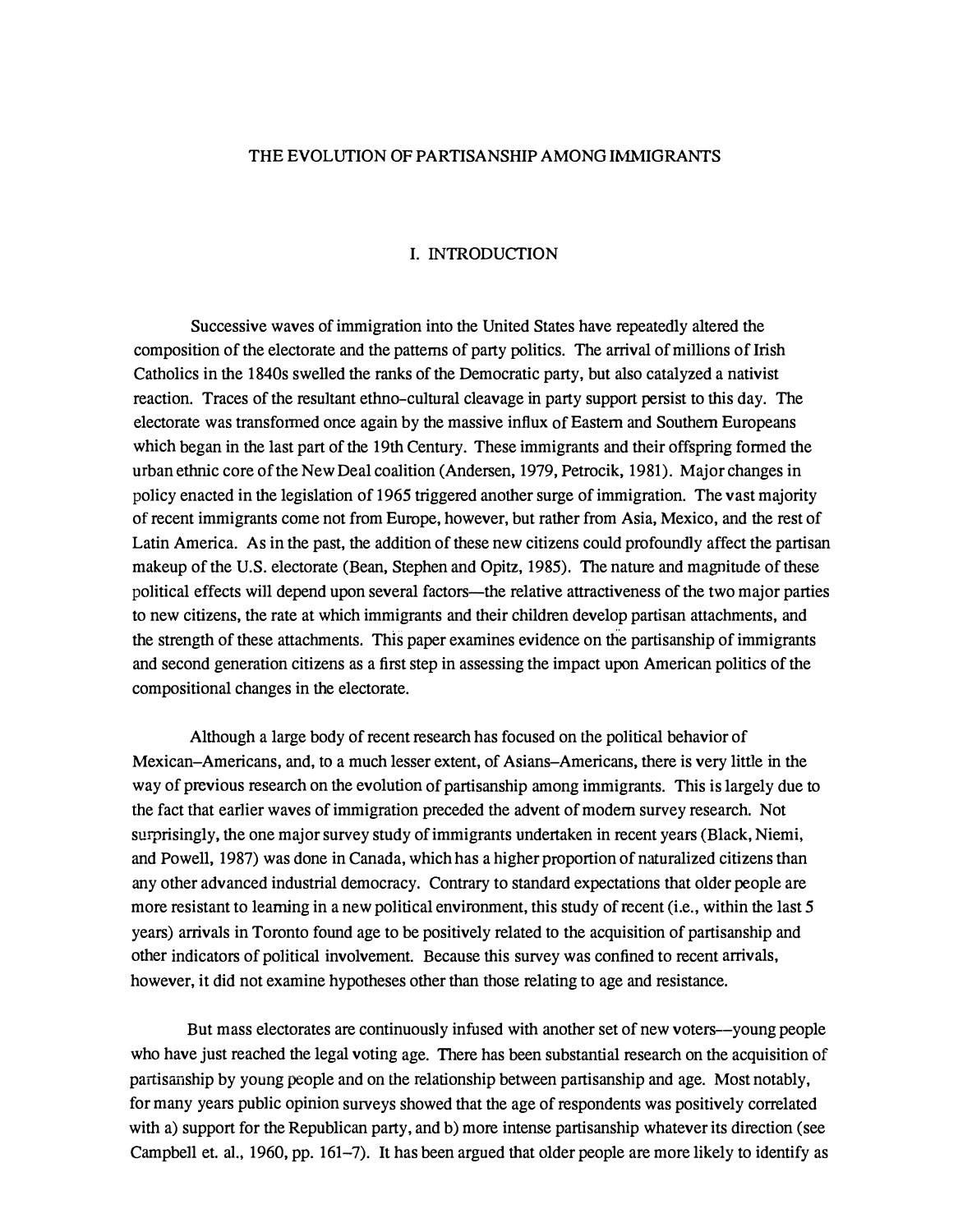Republicans because as people advance in years they tend to become wealthier, more cautious about expenditures, and more conservative. Another possibility, however, is that Americans who entered the electorate prior to the New Deal, when the Republican party was ascendant, might be permanently "imprinted" by their formative experiences in the political world. The correlation between age and Republicanism would thus simply reflect the fact that members of those cohorts were among the older groups of respondents at the time the surveys were taken.

A positive association between age and the intensity of partisanship could similarly be accounted for as a cohort or generational effect. It is possible that older Americans entered the electorate during a time of greater partisan conflict, thus quickly became staunch partisans and remained that way over the course of their lifetime. Equally compelling are accounts based upon life-cycle experiential or learning effects; over time, people gather more information about the political parties, become increasingly aware of where their interests lie, and have spent more years reinforcing an initial attachment (a process possibly abetted by cognitive dissonance).

Most researchers have now concluded that the age-Republicanism correlation was in fact largely the product of generational cohort differences (Abramson, 1983). Indeed, the present electorate contains so few voters who entered the electorate prior to the New Deal that this correlation has largely disappeared. Research in this area also indicates that the current era in American politics has been so corrosive to partisan loyalties in general that the positive correlation between age and strength of partisanship was confined to the years prior to 1964 (Glenn, 1972; Glenn and Hefner, 1972; Converse, 1976; Abramson, 1976, 1978, 1983). Abramson's work indicates that the patterns of change in both the strength and direction of partisanship have varied dramatically between blacks and whites-primarily because political events and conditions during the past several years have affected blacks and whites in very different ways. In light of these findings it behooves us in our current study of Latino- and Asian-Americans to be sensitive to the possibility that the patterns of partisan acquisition in the two groups could diverge in important ways.

A major problem confronting research in this area is the observational equivalence of the two effects. In a single cross-section, age and cohort are identical; persons in their forties are not only at the same point in the life cycle, but also came of age politically at the same time. Age and cohort effects become increasingly decorrelated as additional observations are made, but examining a series of cross-sections introduces the additional problem of factoring out "period" effects, i.e. shocks which affect the entire distribution of the dependent variable at the time of a particular observation. Indeed, each one of the three effects-age, cohort, and period- is a linear combination of the other two, making the classic cohort analysis model under-identified and impossible to estimate unless some restrictions on parameters are imposed (Mason et al., 1973). According to Glenn (1976) even this estimation strategy is in turn badly compromised by the presence of higher order interaction effects, e.g. between age and period. Both he and Converse (1976) argue that a strong theoretical basis and/or "side information" is required if one is to decide between competing age, cohort, and period explanations.<sup>1</sup>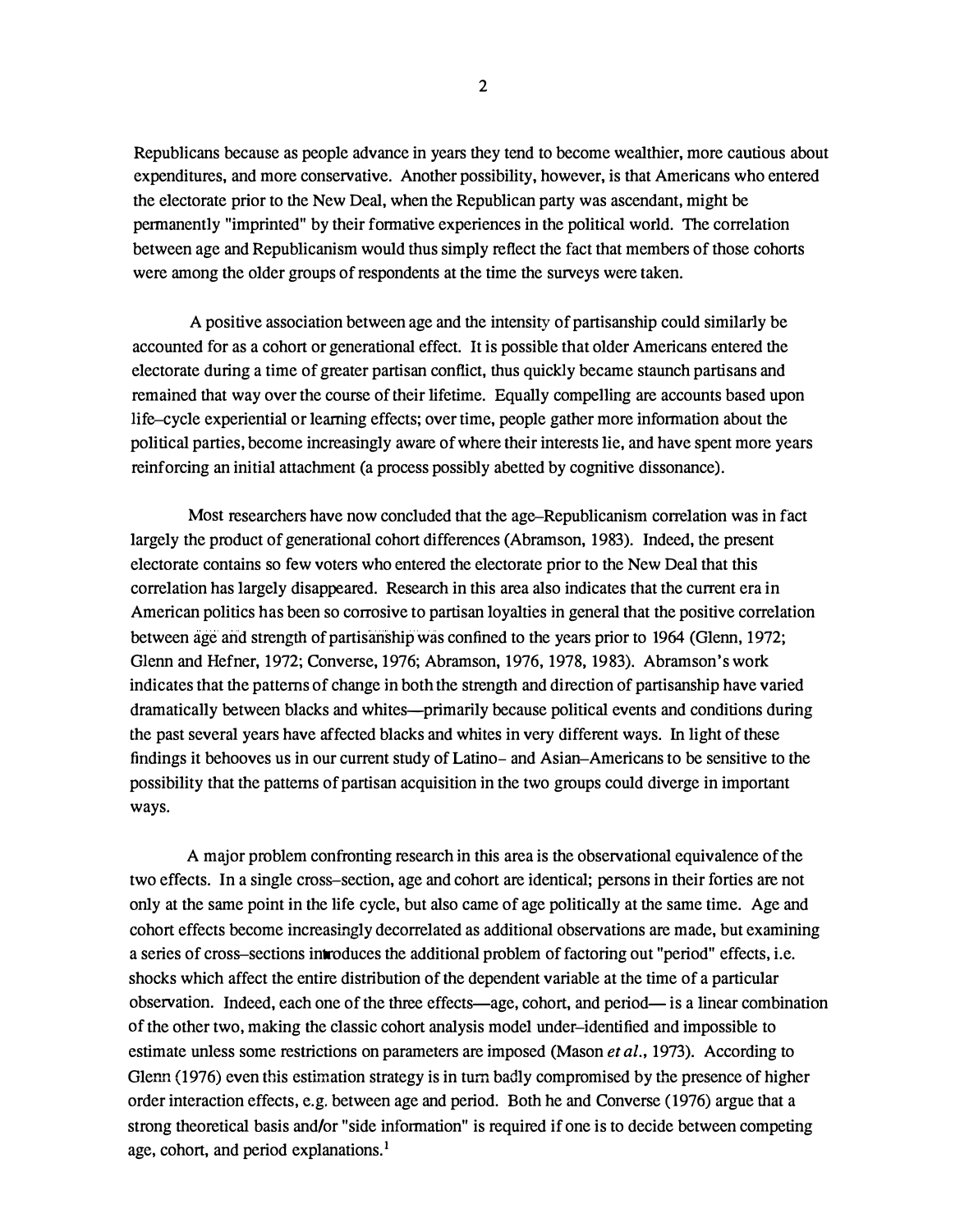So far we have discussed major hypotheses concerning the acquisition of partisanship primarily in terms of associations with age. But as Converse (1969) pointed out, "sheer time" or "the passage of years in chronological age" is really only a proxy for how much exposure an individual has had to the the political environment. Because immigrants enter the United States at different ages, a major analytical advantage we enjoy in this study is that the amount of exposure they have had to American politics is distinct from their chronological age.<sup>2</sup> In our dataset there were respondents who were children when they arrived and others who were in their sixties. By studying the evolution of partisanship among immigrants we are thus able to use a far more direct indicator of exposure (years in the United States) than is otherwise the case. However, our data do not allow us to escape from the difficulties of disentangling effects due to intercohort differences from those due to differences in amount of experience and learning. Whenever our findings admit to both possibilities we will so indicate, and simply report reasons why we find one or the other more plausible.

We will proceed by first outlining a general model of partisan attachments developed by Fiorina (1981). Many of the hypotheses we derive from this model are analogous to those upon which the field of cohort analysis usually has focused. Do immigrants tend to gravitate toward one party and away from the other? Does the strength of their partisan attachments increase the longer they live in the United States? Are the partisan predilections of immigrants especially affected by the political climate in the United States at the time of their arrival? Do second generation Americans display different patterns in the direction and strength of their party ties? Throughout, we assess whether the factors that facilitate or retard the acquisition of partisanship among immigrants and their children are similar to those that affect partisanship in the electorate generally.

The data on which our analyses are based are drawn from a statewide survey of Californians undertaken in late 1984. Although large numbers of Latin and Asian immigrants have settled in several states, their impact has been felt most dramatically in California. Indeed, the proportion of the state's population made up non-Hispanic whites is expected to fall from the 67 percent figure of 1980 to less than half by 2010. Additional details on the sampling design, which yielded completed interviews with 574 Latinos, 308 Asian-Americans, 335 blacks, and 317 non-Hispanic whites, are reported in Appendix A. The utility of these data for our inquiry derives in part from the large number of immigrants and children of immigrants. The Latino subsample contained 213 immigrants and 152 second generation citizens. The corresponding figures for the Asian subsample were 174 and 63. For ease of exposition we will henceforth refer to "Asians" when we mean Asian-Americans, "Mexicans" when we mean Mexican-Americans, "whites" when we mean non-Hispanic whites, and so forth.

## II. MODELING IMMIGRANT PARTISANSHIP

The evolution of partisanship among immigrants should be considered within the context of a more general model of party identification. While there are a number of such models, they differ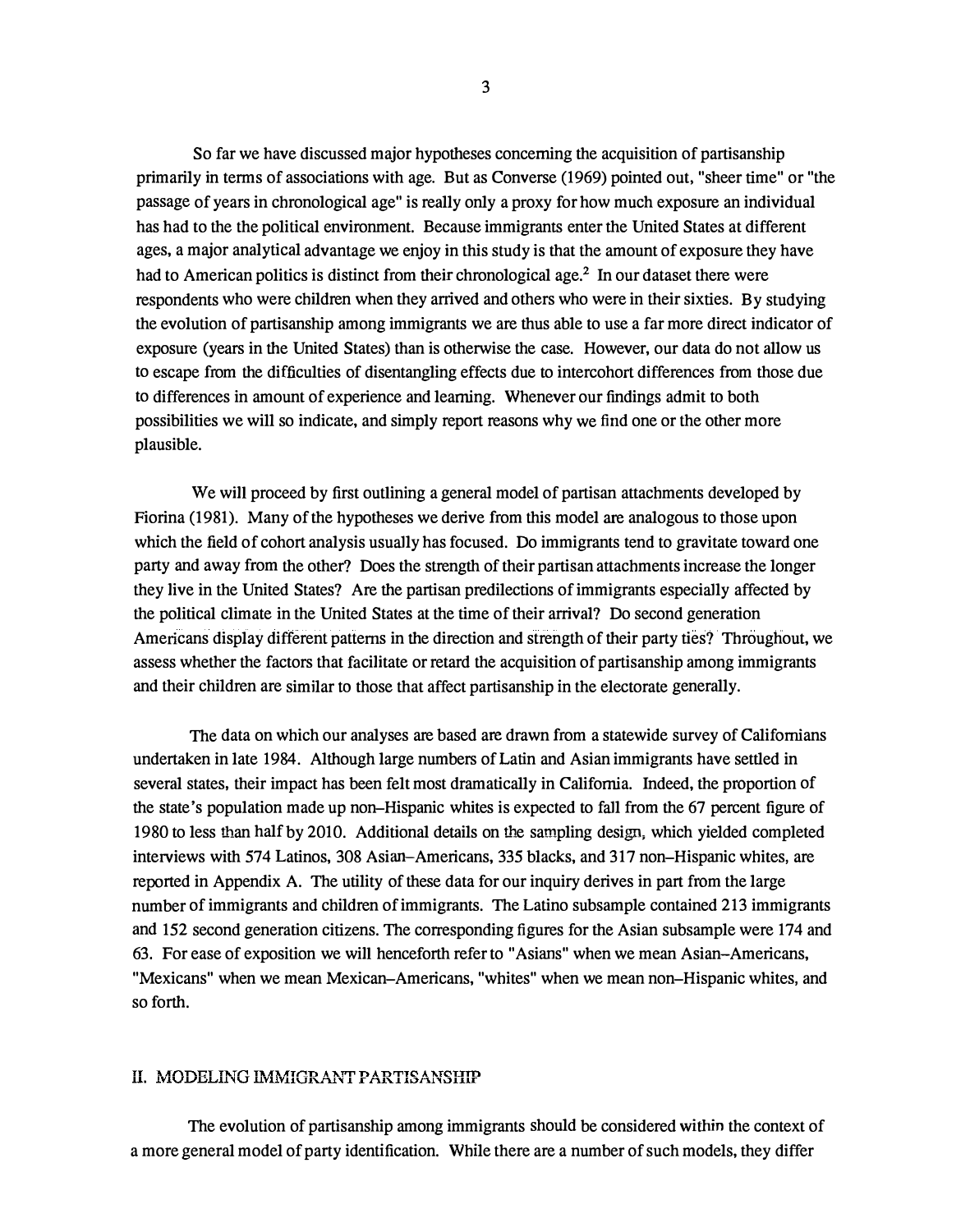less in what they identify as the basic determinants of partisanship than they do in the relative weight assigned to each cause. The social psychological model of party identification tends to emphasize the importance of parental socialization, to downplay the role of short-term forces, and to regard partisanship as a cognitive filter (Campbell, Converse, Miller and Stokes, 1960). Rational choice models tend to emphasize how ongoing information relevant to the performance of parties in office is incorporated into cumulative, running evaluations of the parties (Downs, 1957). As our intent is not to choose among models of partisanship but rather to use some reasonable model to guide our investigation, we find most useful for this purpose the synthetic formulation provided by Fiorina (1981). Fiorina posits that individual *i*'s evaluation of party  $q$  (or, if one prefers, *i*'s party identification) can be expressed as the comparison of past political experiences (PPE) that the individual has had with party q versus those he/she has had with party  $z$ , plus a vector  $G$ , composed of various inherited biases such as parental party identification. This he expresses as:

(1)  $PID_i^q = PPE_i^q - PPE_i^z + G_i$ 

where: PID<sup>*q*</sup> is individual *i*'s evaluation of (or identification with) party *q*.  $PPE_i^q, PPE_i^z$  are the past political experiences of individual i with parties q and z, respectively.

 $G_i$  is a vector of inherited biases inherited from one's family, etc.

A great deal of research has shown the importance of parental transmission of party identification (Campbell, Gurin, and Miller, 1954, p. 99; Butler and Stokes, 1974; Jennings and Niemi, 1974, pp. 37-62). Individuals whose parents were non-partisan are more likely, all else equal, to be non-partisan themselves as adults. Familial partisanship as captured in the model by the G vector corresponds to setting an initial value for the individual's party identification at the time of his or her entry into the electorate, which is then modified by the cumulated political experiences.

The retrospective PPEs can further be defined as the weighted, discounted sum of utilities the parties have provided the voter in the past. Fiorina expresses this term as:

(2) 
$$
PPE_i^q = \sum_{j=1}^n s_{ij} a_{ij} [u_{i,j+1}^q - u_{ij}^q]
$$

where  $s_{ij}$  is the time discount for past experiences.  $a_{ij}$  is the importance assigned to each experience.  $u^{i'}$ ,  $u_{i+1}^g$  is the utility of the party q's action or policy position at time j or j+1.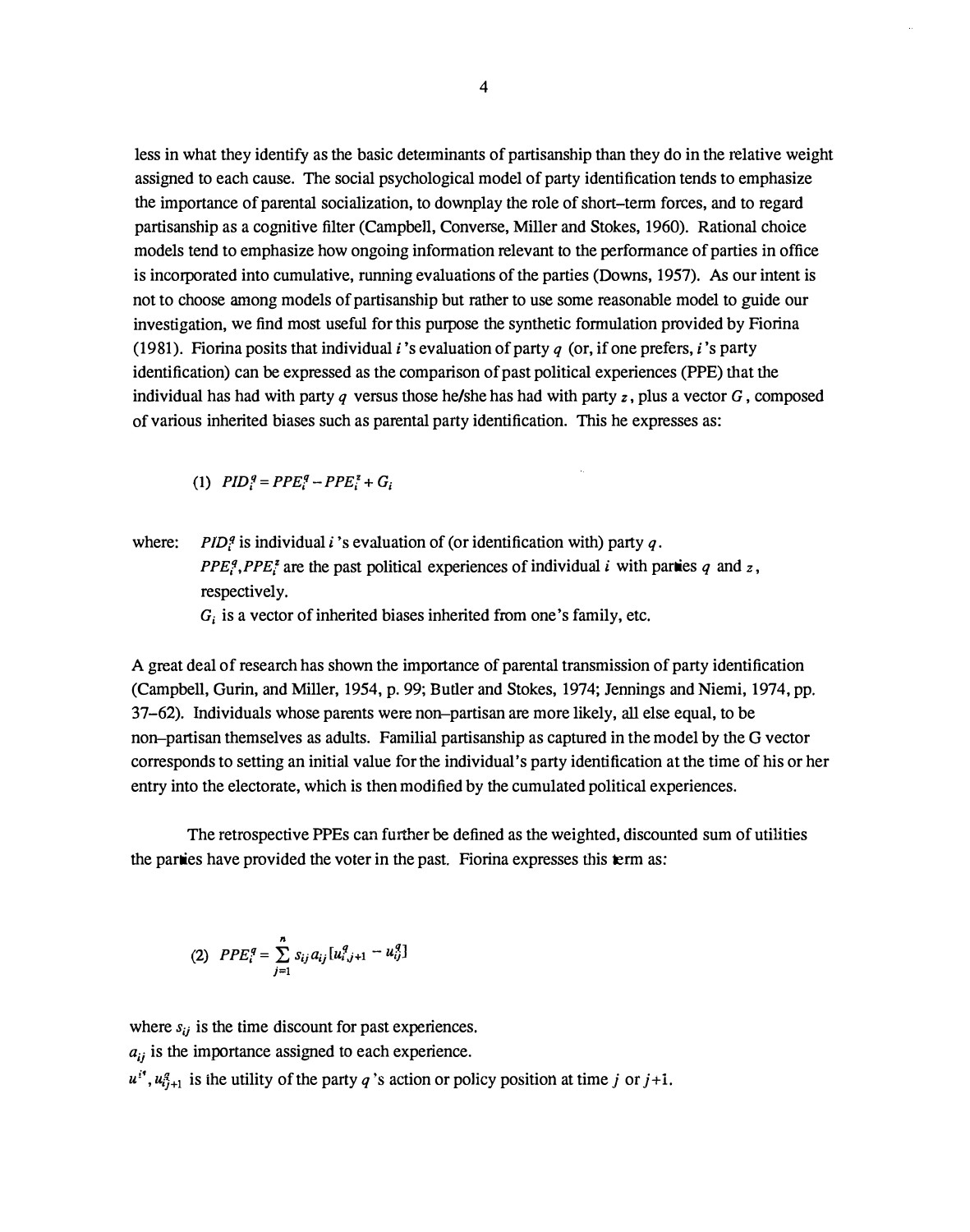The PPE component thus reflects the impact of all previous pieces of information relevant to party choice that individuals have acquired after their entry into the electorate. Although much of this information may be picked up through direct personal experiences with such things as unemployment, inflation, crime, military service (see Downs, 1957), it also includes the impact of information acquired vicariously from the news media, friends and neighbors, trusted reference groups, etc. The amount of importance assigned to each piece of political information is no doubt highly idiosyncratic. We would expect, though, that as immigrants' economic and psychological stakes in the U.S. increase and their sense of attachment to the old country correspondingly decreases, more weight will be afforded to the information they accumulate.

The Fiorina model thus provides an explicit theoretical basis for the basic hypotheses which have been examined in cohort analyses of partisanship. Converse's (1976) hypothesis that the strength of partisanship increased with age (at least during the pre-1965 "steady state" period) can be derived from this framework by recognizing that over time an individual accumulates an increasing number of observations about how the parties behave in office and how those actions affect his or her welfare. In terms of the rules of Bayesian inference, these past political experiences come to shape a statistical prior and subsequent observations produce a posterior updating of that prior. If the parties act consistently over time and an individual's circumstances (and hence preferences) do not alter too drastically, then as the number of observations accumulate, new observations will be offset by past information and will be less likely to perturb a person's basic partisan orientation. Over time a person's partisan attachments thus become stronger and more resistant to change.

Cohort or generational effects can be derived similarly. As pointed out above, younger voters have fewer observations of the competing political parties, and so rely primarily on the inherited prejudices of their family and background—the elements of the vector  $G$  in the retrospective model. As a consequence, they will tend to have weaker priors and less stable party affiliations and will therefore be more susceptible to short-term influences. In other words, the events of the day will have a greater impact upon younger than upon older cohort groups, and they will be incorporated with a heavier weighting into the political memory of those younger voters. Because their retrospective experiences are shared, a particular cohort group may exhibit distinctive patterns of partisan preference throughout its political life cycle.<sup>3</sup>

How does the development of partisanship among immigrants differ from the case of native-born citizens? The first column in Table 1 summarizes our hypotheses about the relationship between generation (in this country) and family influence-a major component of the G vector of background characteristics and inherited predispositions. We expect that foreign-born Americans receive few relevant (i.e. U.S.) partisan cues from their parents and thus enter the electorate with virtually no inherited partisan bias. This is especially true of immigrants who do not arrive in this country until they are adults. Family political influence in the second generation, i.e., those born in the U.S. of foreign-born parents, will vary substantially, depending on whether and when an individual's parents became politically engaged in the new country. If the parents themselves developed partisan attachments early in the offspring's childhood, then the same kind of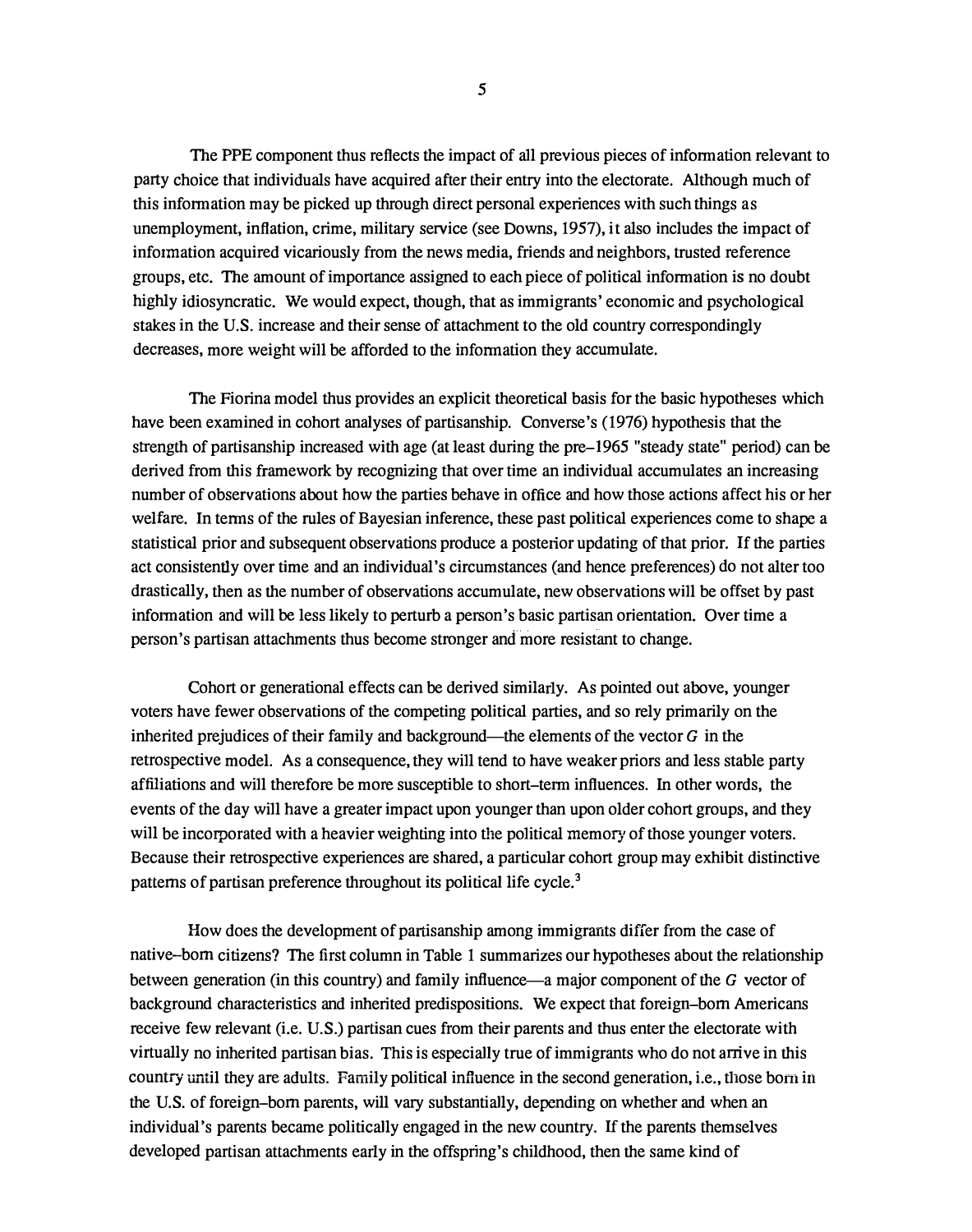socialization experienced by individuals with native-born parents might be expected. If the parents never made the transition into U.S. political life, or if they did not do so until late in the offspring's childhood, then little or no parental partisanship would be transmitted. By the third generation, i.e., those whose parents were born in the U.S., the usual patterns of intergenerational transmission would apply. We should observe that the strength of partisanship increases with each successive generation as parental socialization effects become stronger and more pervasive.

#### [Table 1 about here]

The second column of Table 1 summarizes our expectations concerning the effect of past political experiences (the PPE term) upon partisanship. Few immigrants enter the country with any experience relevant to the choice between the Democrats and the Republicans. The longer someone has been in this country, however, the greater will be their accumulation of politically relevant experiences and the more likely they will be to have developed partisan attachments. In this sense, the effect of years in the U.S. upon immigrants is analogous to the effect of aging upon native-born Americans.

It is also the case, as Table 2 makes clear, that over time immigrants come to have a greater stake in their new community: a good job, ownership of a home, and so forth. Important among these is a commitment to the new country, as indicated by, for example, taking out U.S. citizenship, or giving up the idea of returning to the home country to live. These stakes increase further in the case of second and third generations. Table 2 shows that immigrants and members of subsequent generations additionally acquire other material and intellectual resources which facilitate political attentiveness and political involvement, including more income, more education, and greater fluency with the English language.<sup>4</sup> As indicated earlier, an increasing economic and psychological stake in their new life in the United States should increase the weight immigrants assign to new political information and thus have the effect of strengthening partisanship.

#### [Table 2 about here]

According to the Fiorina model, cohort or generational differences in partisanship arise because of the relatively greater impact of political experiences upon partisan attachments in the period of initial political exposure. Although among native-born citizens some political learning occurs in childhood and adolescence, serious political exposure usually begins at the time of entry into the electorate. Thus the "New Deal generation" refers to the cohort of voters who began voting during the Thirties and early Forties. The relatively high degree of support these voters give to the Democrats is seen to be a consequence of the ascendancy of the Democratic party during this period. Assigning immigrants to a particular cohort is more problematic. If they arrived as adults they would presumably be strongly influenced by political conditions at the time of their arrival. Those who arrived as children, however, could be expected to be more like native Americans and pick up the imprint of the political state of affairs that obtained at the time of early adulthood. Our decision was thus to designate immigrants' cohorts in terms of the first presidential election in which they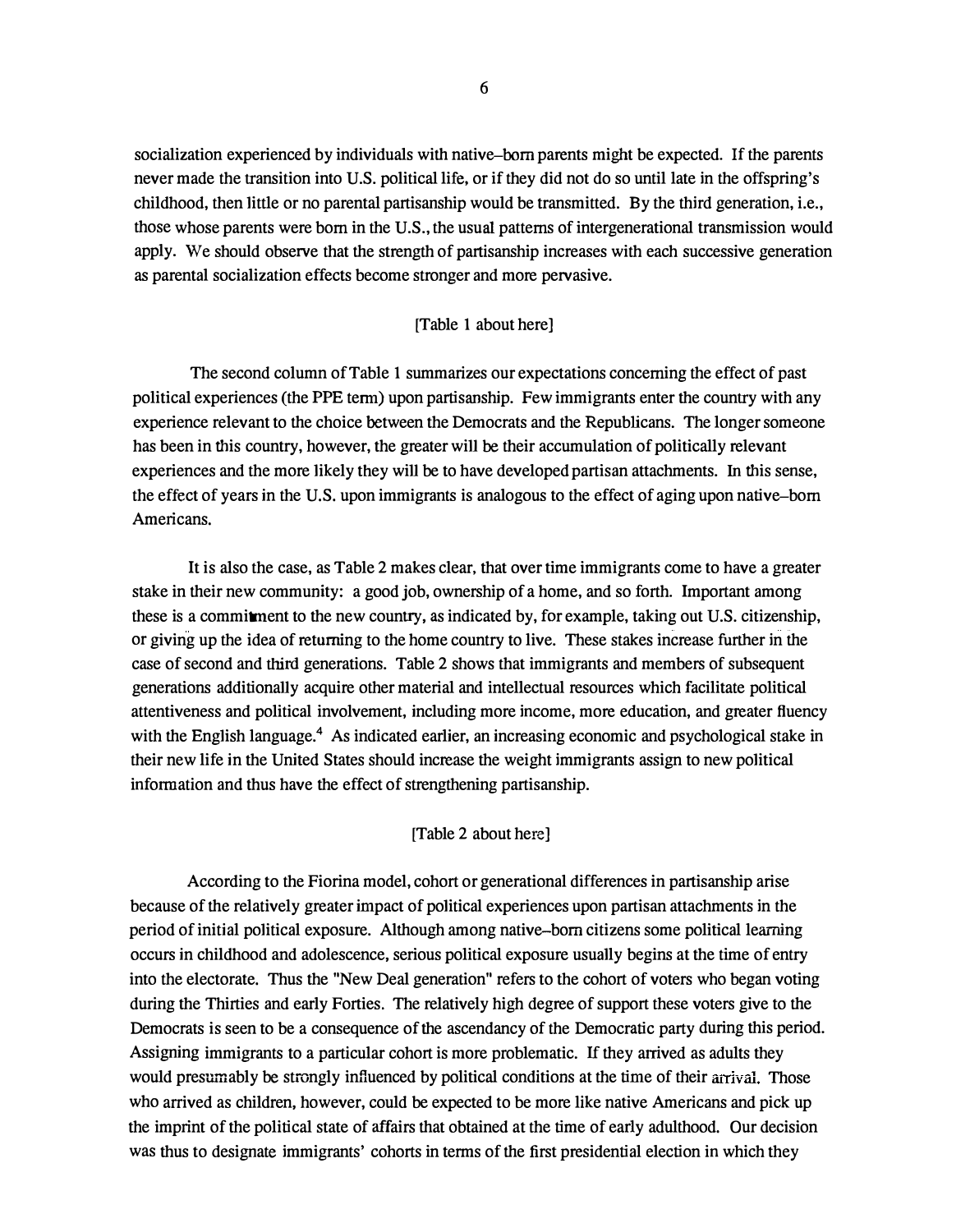would have been eligible to vote had they been citizens, whether they actually were citizens or not.

#### III. THE DIRECTION OF PARTISANSHIP

Although the Fiorina model portrays party identification as a continuum of evaluations ranging from extreme support for one party to extreme support for the other, in order to better position our analyses in the context of previous research we too will differentiate between the direction of partisanship and the strength of partisanship. Respondents in our survey were thus asked the standard NES party identification questions which allowed us to classify them into one of the seven categories of partisanship, i.e., strong and weak identifiers of either party, independents "leaning" toward a party, and pure independents.

Almost all national opinion polls that have isolated Latino respondents have found majorities preferring the Democratic party to the Republicans, but, because of the small number of Latino respondents contacted, the size of the Democrats' advantage varies considerably from one poll to the next. Surveys specifically targetted at Latinos, however, have generally revealed a large 3-1 to 5-1 advantage among the primarily Mexican-origin Latinos of Texas and California, while Cuban-Americans, concentrated in Florida and the Eastern seaboard, are overwhelmingly supportive of the Republicans (see several of the articles in de la Garza, 1987). More detailed analyses of Latino public opinion reveal that the appeal of the Democratic party is a function of its more congenial positions on immigration, language, and educational issues, and from its image as the party of disadvantaged minorities. Republicans' success among Cuban-Americans, on the other hand, arises primarily from the perception that they are more anti-communist and anti-Castro.

Evidence on the partisanship of Asians is harder to come by. National surveys never contact more than a handful of Asian respondents. As we reported in an earlier study, however, our data indicate that in California in 1984 the percentage of Asian respondents identifying as Republicans and the percentage identifying as Democrats were nearly identical (Cain and Kiewiet, 1987). Republican support among Asians was associated with a number of factors, including the relative conservatism of Asians on crime and other social issues, opposition to welfare spending, and support for defense spending. Also, as indicated previously in Table 2, Latinos have made steady economic progress in the United States but Asian immigrants and subsequent generations of Asians have done even better. As a result, the Democratic party, which for the past several decades has been relatively more supportive than the Republicans of policies favoring lower income, disadvantaged groups, would have less appeal to Asian-Americans.

Our concern here, however, is the dynamics of partisanship. Figures 1 and 2 report the percentages, by generation, of Latino and Asian respondents respectively who identified themselves as Democrats, Republicans, or as Independents. The percentages for immigrants were in turn broken down into three categories defined by how long the respondent had lived in the United States; i.e., 7 years or less, 8 to 15 years, or 16 years or more. If Latino immigrants come to acquire the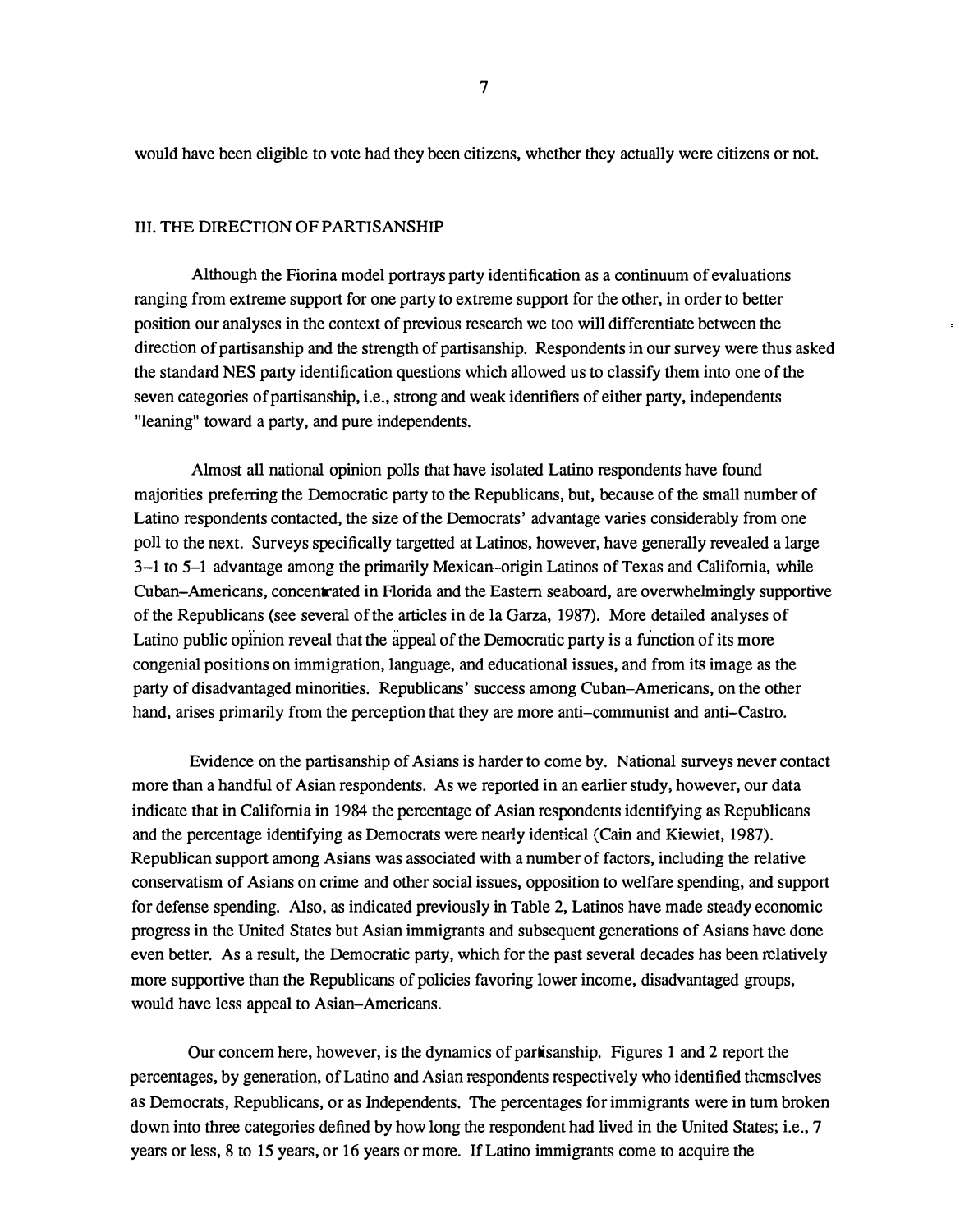characteristics and preferences of native-born Latinos, then we would expect that the longer they are here (or, more precisely, as they gather more political information over time), the more they should come to resemble native-born Latino voters. Because Asians show no clear preference for one party as opposed to the other, there is no reason why Asian immigrants should with time increasingly favor one party or the other. Thus, as expected, the two figures present very different patterns. Asian immigrants who have been in the U.S. for a long time appear to be less supportive of the Republicans than new arrivals, but then the propensity to identify as a Republican (and not as an Independent) increases in the second and third generations. In contrast, Democratic identification among Latino immigrants increases rapidly with time spent in the United States, while the percentage of Republican identifiers falls. The propensity to choose the Democrats instead of the Republicans is in tum higher among second generation Latinos, and the third generation is more Democratic still.

#### [Figures 1 and 2 about here]

There is then, clear evidence of experience-related gains in Democratic identification among Latino immigrants, and some indication that these gains are amplified in subsequent generations presumably by the effect of family socialization. These figures, however, provide no evidence on several other questions concerning the direction of party choice that we discussed earlier: (1) Do native-born Asians and Latinos exhibit age-related gains in Democratic or Republican identification? (2) Do either immigrant or native-born voters exhibit cohort effects due to the ascendancy of one of the parties at the time an individual enters the electorate, as in the case of New Deal Democrats? (3) How much of the relatively greater propensity of Asians to identify as Independents or Republicans is due to their more rapid rate of economic progress? To answer these questions we estimated the following equation:

$$
PID = \alpha G + \beta G_t + \delta C + \gamma X + \epsilon
$$

where

- $PID =$  the individual's reported identification as either a Democrat, Republican, or Independent. Independents "leaning" toward a party were assigned to that party.
- $G = a$  set of dummy variables indicating to which generation—first, second, third or later—the individual belonged.
- $G_t$  = generation–specific effects of political experience. For immigrants this was measured by the number of years they had spent in the United States. For subsequent generations this variable was their reported age.
- $C = a$  dummy variable indicating that the first presidential election in which a native-born individual was eligible to vote was won by the Republican candidate.
- $C(1G)$  = a dummy variable indicating that the first U.S. election an immigrant experienced as an adult living in the United States was won by the Republican candidate.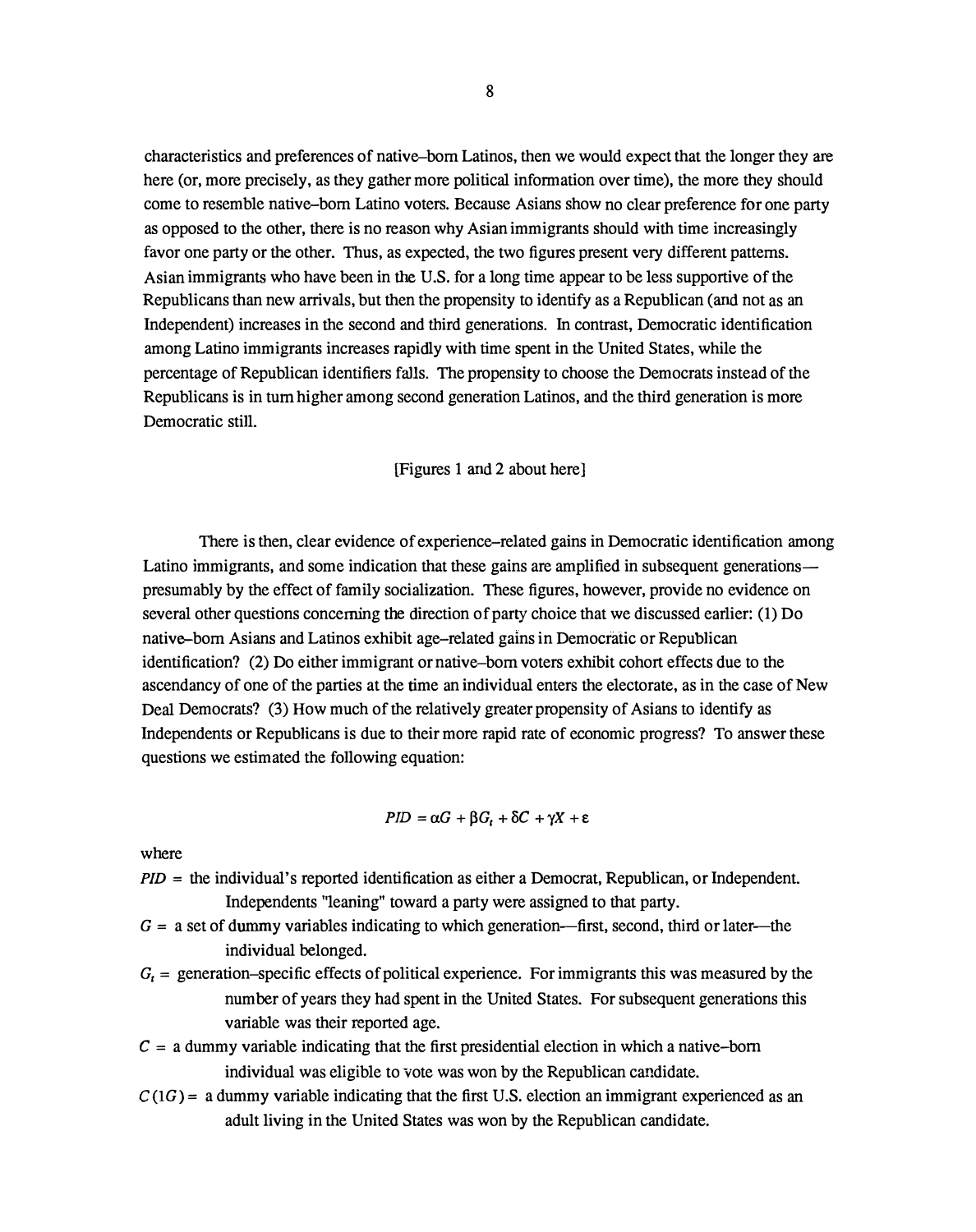$X = a$  set of dummy variables indicating that the individual was a member of a low income family (  $\leq$  \$15,000), a high income family ( $\geq$  \$50,000), that there was a union member in the household, or that the head of the household had been unemployed during the past year.

The nature of the dependent variable (Democrat, Independent, Republican) indicated that this equation be estimated as a trichotomous ordered probit. Results are reported in Table 3. The top number in each entry is the estimated probit coefficient, the bottom number the standard error. Estimates significant at the p < .05 level are indicated by daggers.

#### [Table 3 about here]

Perhaps the most important finding in Table 3 is that income, experience with unemployment, and belonging to a union have little to do with the difference between Latino and Asian respondents' identification with the Republican versus the Democratic party. It is true that lower income Latinos and and those in union households are more likely to be Democrats, but these effects are not present among the Asians. Nor is there any evidence among Asians of a learning effect, i.e., a tendency to move toward either of the parties over time. In fact, the only variable which accounts significantly for the party choice of Asians is being an immigrant. As indicated earlier, most of the Asian immigrants in our sample came from nations which have either been involved in a war against a communist country or experienced an internal communist insurrection. More precisely, 44 percent were from Korea, 18 percent were from the Philippines, 13 percent from Taiwan, and 10 percent from Indochina. The Asian immigrants overall split 43 to 30 percent in favor of the Republicans over the Democrats. By comparison, native-born Asians, of whom more than half claim Japanese ancestry, favor the Democrats over the Republicans by 43 percent to 37 percent

The immigrant group is also more likely to favor increased military spending-40 percent in favor, 32 percent opposed—than the native-born, 57 percent of whom oppose increases (32 percent in favor). Moreover, position on military spending is strongly related to party choice for the immigrants, while it has virtually no effect for the native born. Of the immigrants who favor increased spending, 60 percent are Republican and 17 percent Democrats. Of those who oppose increases, 25 percent are Republican and 54 percent Democrats. The corresponding figures for the native born are 35 to 47 for those who favor and 38 to 43 for those who oppose. Thus we believe that the high degree of Republicanism among Asian immigrants is rooted in the same anti-communist, pro-defense stance that is present in the Cuban-American community.

Turning next to the Latinos, the constants for each generation indicate that the immigrants start out the least likely to identify with the Democrats, with young members of the third generation the most likely to do so. It is also the case that the greater the number of years immigrants have spent in the United States, the more likely they are to identify as Democrats. In addition to the hypothesized effects of the class-related variables, we see that older members of each of the second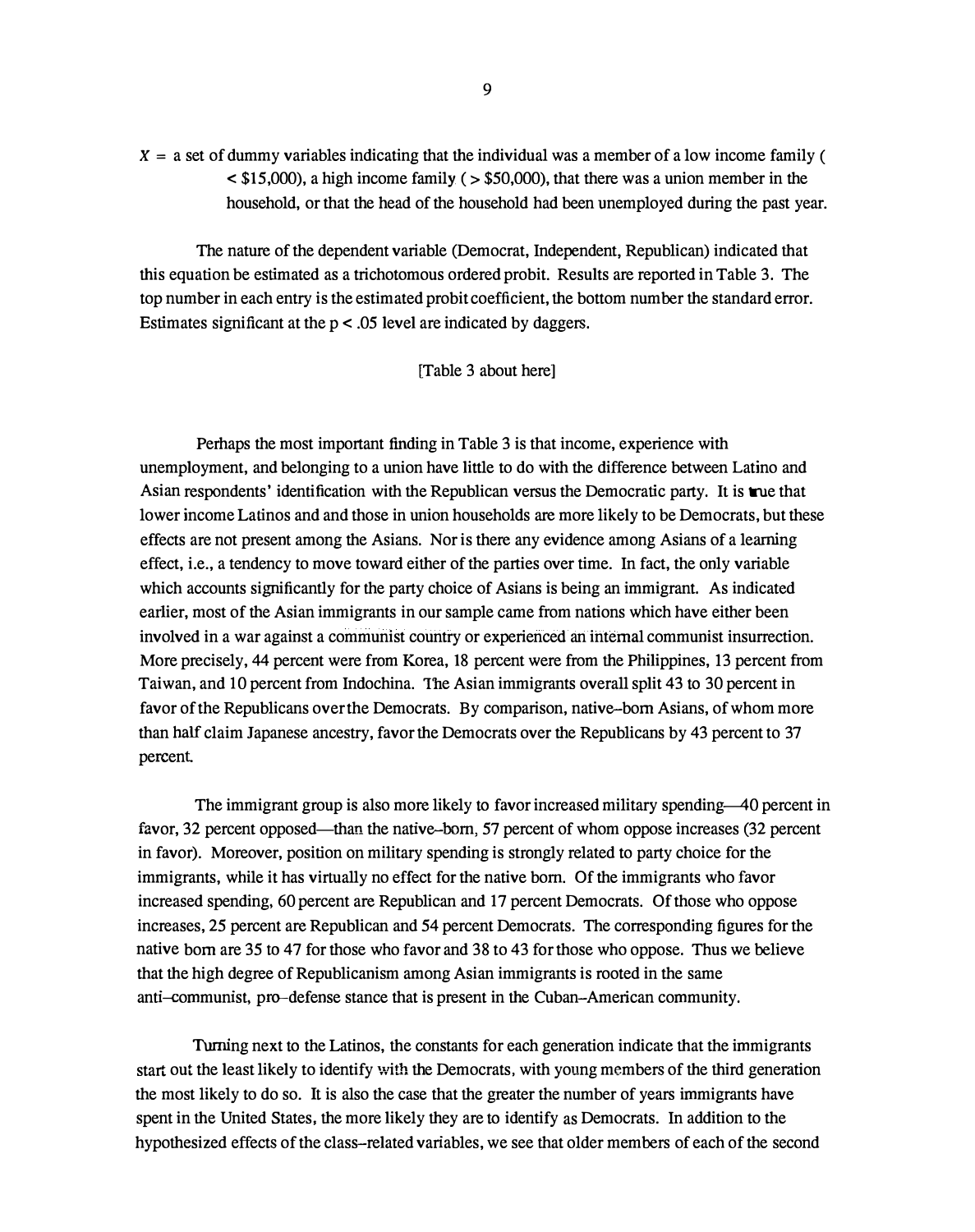and third generations are significantly more likely than the younger ones to call themselves Democrats. These age-related effects are consistent with those found by Brischetto (1987) for Mexican-Americans in Texas.

How can we interpret these findings? For the second and third generation Latinos, we cannot immediately distinguish between a cohort and a life-cycle explanation. The older second and third generation respondents all came of age at the same time point, and may have been influenced by partisan events at the time. In fact, when we introduce a dummy variable for persons who came of age during the New Deal (in an estimation not reported here), we do find New Deal voters to be more strongly Democratic. However, the fact that our dummy variables for the party which won the first election in which the voter was eligible are so small and insignificant suggests that most of our respondents were not simply swept by the partisan tides of their first election. It was also suggested to us that since our sample is restricted to California, the age-related effect may reflect the fact that older Latinos are disproportionately transplanted Texans or Arizonans--states with a strong Democratic tradition among Latinos. Since we did ask U.S. born respondents about their state of birth, we were able to examine this hypothesis, and to reject it; native Californian Latinos appear to be as Democratic at a given age as those transplanted from Texas. Nonetheless, we cannot dismiss the possibility of a cohort effect, stemming from more subtle changes over time in the attractiveness of the two parties to new Latino voters. We can be confident that the effect is not simply due to changing economic circumstances for Latinos, as these effects have been specified in the equation we estimated.

If the increasing Democratic identification with age among second and third generation respondents were due to a life-cycle phenomenon, what fonn might it take? Referring back to Fionna's model, what might make credible the notion that accumulated PPEs (past political experiences) would increasingly favor the choice of the Democratic Party by Latinos? Put another way, why would it be that as Latinos age their concerns and experiences make the Democrats increasingly attractive? One possibility is that as Latinos advance professionally their encounters with prejudice increase, so the protection of minority rights is more salient to someone middle-aged than to someone entering the electorate.<sup>5</sup> A second (not contradictory) possibility is that as Latinos age their concerns become more focused on those with which the Democratic Party is identified. Opinion surveys have repeatedly found Latinos to be particularly concerned about education as an issue. Such concerns become more salient to persons who are older, and have children old enough for school. Thus it is plausible that the increase in Democratic identification with age among the native born reflects a life-cycle process. Without further infonnation it is equally as plausible that the effect reflects cohort differences, or some combination of the two effects. With the passage of several more years of time we will be able to make a more infonned choice between these possibilities.

The immigrant generation presents a different type of puzzle, as here we do have substantial "side information." The immigrants entered the U.S. at different ages. We thus can dismiss any explanation that depends upon the actual age of the individual, such as those which posit age-related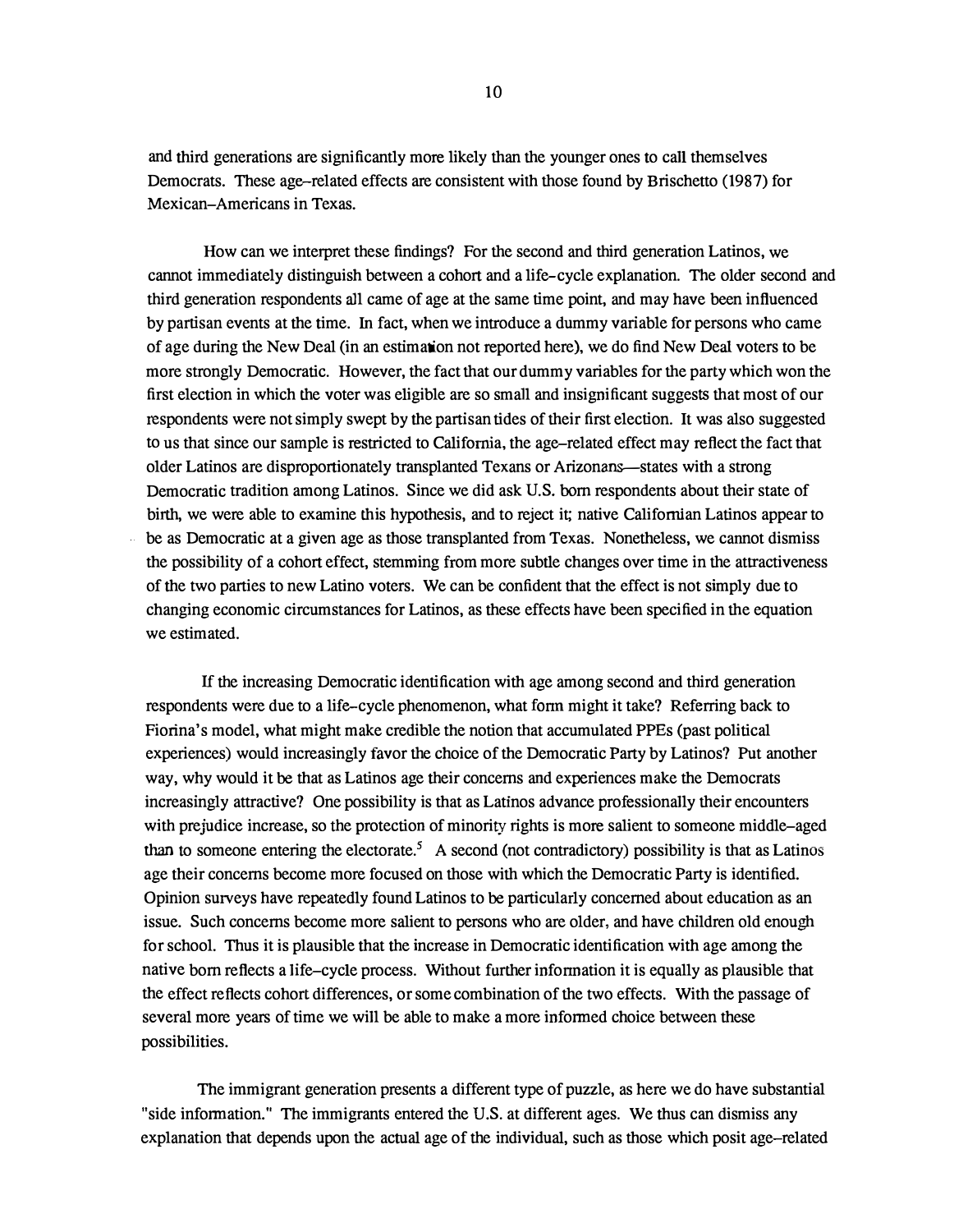resistance or openness to new information. We did estimate other forms of the model in which age, rather than years in the U.S., was the independent variable, and found mainly noise. When, on the other hand, it is assumed that immigrants achieve political consciousness when they arrived in the U.S., and thus that their political learning is proportional to the number of years which they have been in the country, we get the clear increases we reported in Table 3 in propensity to identify with the Democrats among those with more experience.

Again, a cohort explanation is also possible. All immigrants who have been in the U.S. for  $n$ years all entered the U.S. at the same time (in our case,  $1984 - n$ ). They might all have been imprinted with the dominant political mood of their time of entry, in a process similar to that proposed for native-born new voters when they enter the electorate. What evidence we have argues against this interpretation; the dummy variable reflecting the party which won the Presidency in the first election the immigrant would have been eligible to vote (had they been citizens) is insignificant. As before, if there is a cohort effect it is of a more subtle variety.

For Latino immigrants, then, a learning process explanation seems much more compelling than the alternatives. When someone newly arrives in the U.S. their first choice of party may be virtually random. With time, and the accumulation of experience, the choice will be more likely to be "correct." One important source of experience for everyone are personal contacts. Personal interaction yields information. In particular, it has been argued (Johnston, 1985) that each encounter with someone of a different party has a certain probability of changing one's own identification, while encounters with persons of like party reinforce your own identification. Since Latino immigrants settle in large numbers in communities with other Latinos, they have substantial opportunity to learn over time that the Democrats are the "correct" choice. Thus, our data provide evidence for a learning model of party choice.

We hasten to add one last caveat. Our data do not permit us to predict the future direction of Latino partisanship with any confidence. If the higher degree of Republicanism among younger, native-born Latinos reflects a cohort effect, then two implications follow. First, these Latinos will remain more Republican as they age. Second, new arrivals will more likely see the Republican party as the "correct" party for persons like them. The net result would be a decline in support for the Democrats among Latinos. In any case, however, should either party shift its image sufficiently to attract or repel large numbers of Latinos (for example, on policy grounds), then one might expect a realigmnent, overriding the current patterns and in tum engendering a new set of cohort effect findings for party choice.

#### III. STRENGTH OF PARTISANSHIP

The second characteristic of partisanship we consider is its strength or intensity. Strongly partisan voters are more likely to turn out to the polls and exhibit a greater degree of voter loyalty (Campbell, Gurin and Miller, 1954; Campbell, Converse, Miller and Stokes, 1960). In our earlier discussion, two expectations about the pattern of partisan strength were derived from the Fiorina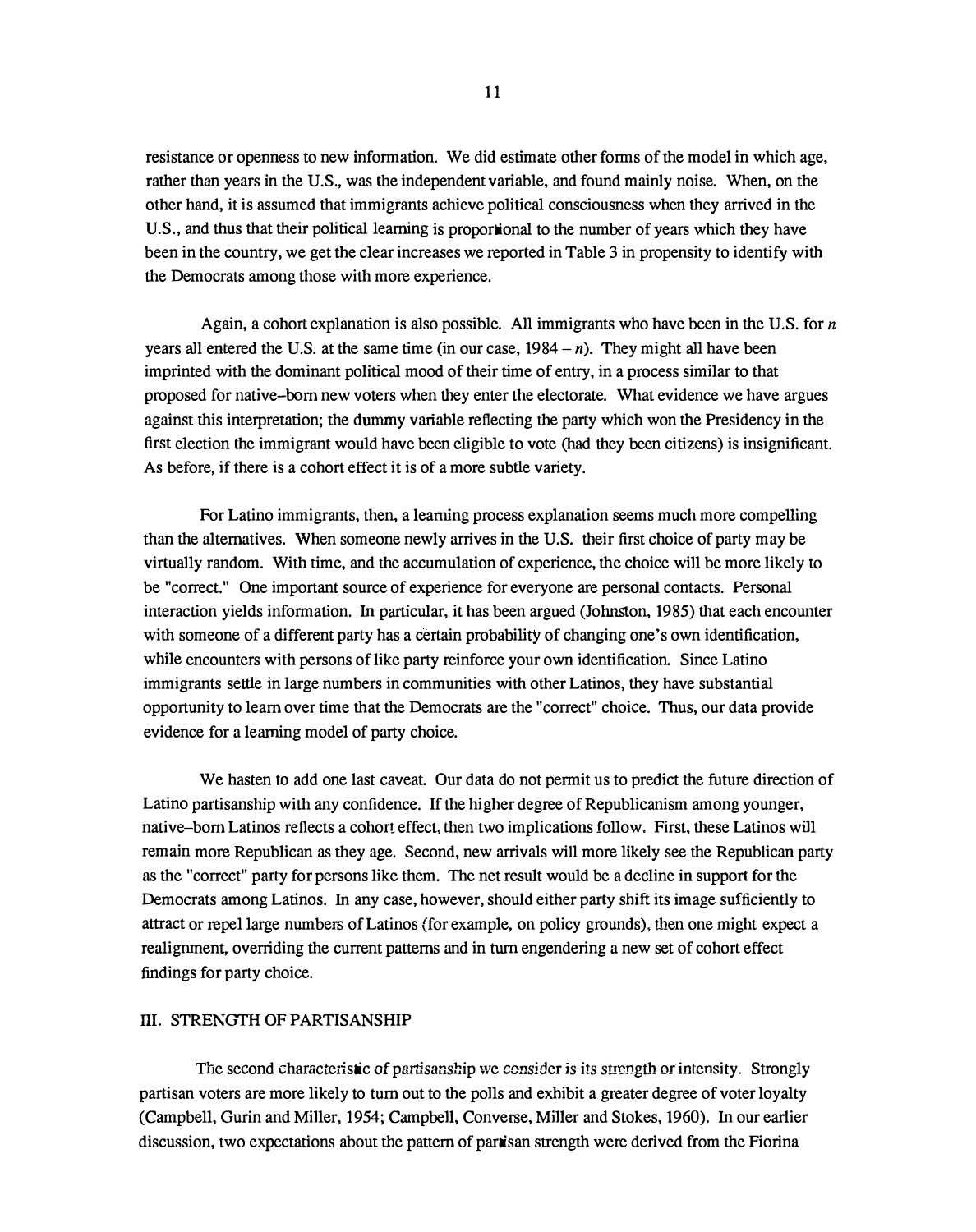framework. First, partisan attachments, regardless of their direction, should grow stronger the longer the time an immigrant has been in the U.S. This follows from the cumulative nature of the  $PPE^{q_i}$ and PPE<sup> $z_i$ </sup> terms. As more observations are acquired of the Democratic and Republican parties, uncertainty about what the parties stand for and how their positions affect the voter's utility lessens and the propensity to identify with one party rather than the other increases. Secondly, the model indicates that the effect of family socialization factors should be virtually zero in the immigrant generation, stronger in the second generation, and stronger still in the third and subsequent generations. If this model is correct, we should observe that the percentage of party identifiers, and the percentage of strong identifiers among the identifiers, also increases with each successive generation. Increases in politically relevant resources-fluency with English, citizenship, education, etc.—and in one's stake in the United States (owning a home, having a good job, deciding to stay in the United States for good) should also contribute to these trends by increasing the amount of weight afforded to political information.

Figure 3 plots the proportion of Independents (both leaners and pure independents) according to number of years spent in the U.S. for immigrants and also by subsequent generations. These data show that for both Asians and Latinos the percentage of those who fail to identify with a party decreases with time spent in this country, and decreases farther among second and third generation respondents. A similar pattern appeared when we looked at the relative percentages of strong and weak identifiers. Some side evidence concerning the amount of politically relevant information respondents have acquired is plotted in Figure 4. After completing an interview our interviewers were asked to indicate the extent to which they felt the respondent was politically well-informed or not. Figure 4, which indicates the percentage of respondents in each category who were deemed to be "well informed" or "extremely well informed," shows marked increases in subjectively gauged information levels with time in the country.

#### [Figures 3 and 4 about here J

There is, then, evidence of experience-related gains in partisan intensity among both Latino and Asian immigrants, as well as additional gains in mean intensity levels among subsequent generations. As before, we want to determine whether there are age-related gains in intensity among native-born Asians and Latinos. We also wanted to find out whether the greater intensity of subsequent generation individuals was due primarily to family socialization or to the increases in politically relevant resources that we had observed in Table 2. We therefore estimated the following equation:

$$
PSTN = \alpha G + \beta G_t + \delta X + \gamma Y + \epsilon
$$

where

 $PSTN =$  the individual's strength of partisanship. Strong identifiers make up one category, weak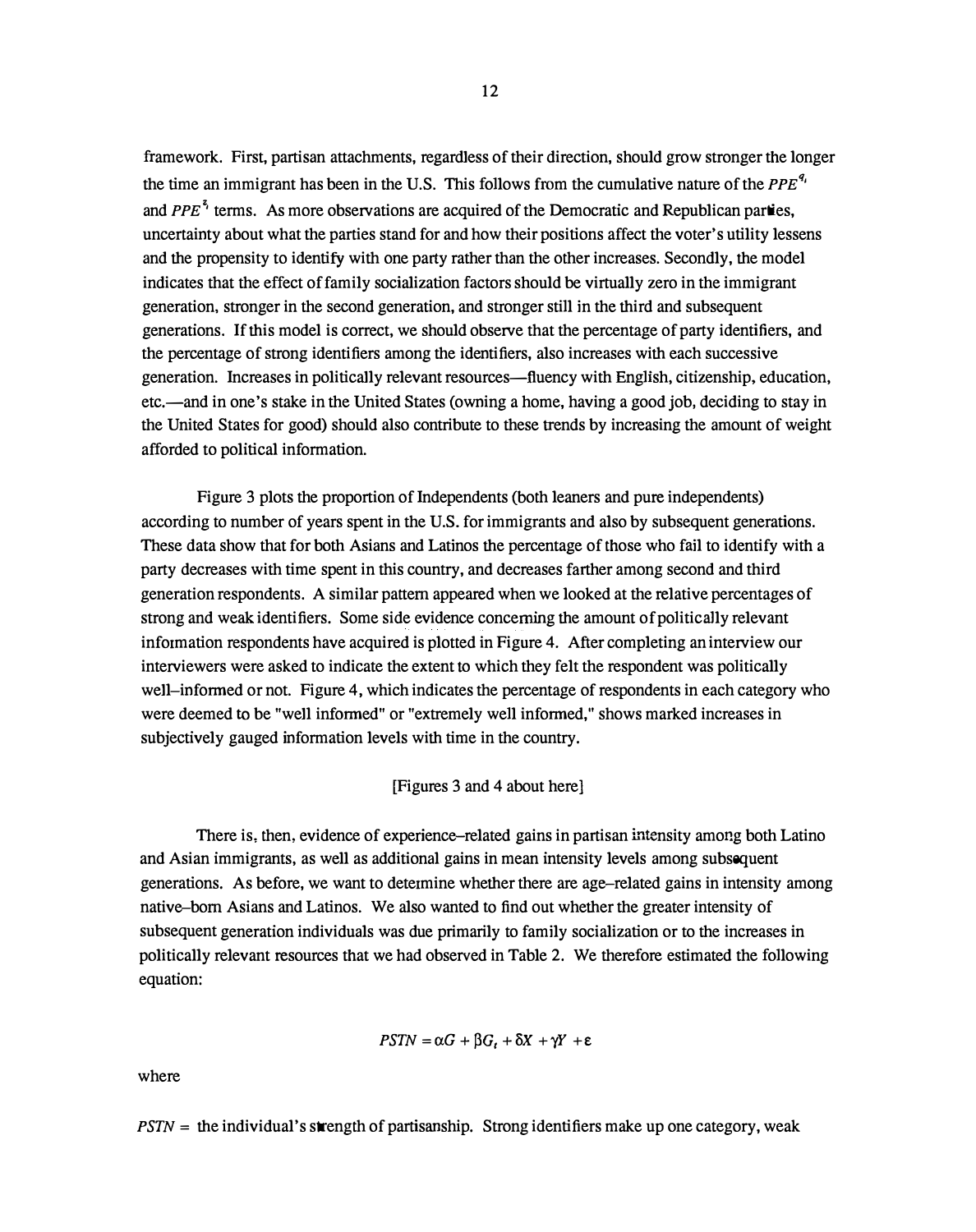identifiers and leaners another category, and pure Independents a third.

- $G = a$  set of dummy variables indicating to which generation—first, second, third or later—the individual belonged.
- $G<sub>t</sub>$  = generation-specific effects of political experience. For immigrants this was measured by the number of years they had spent in the United States. For subsequent generations this variable was their reported age.
- $X = a$  pair of dummy variables indicating high and low levels of educational attainment, respectively.
- $Y = a$  battery of dummy variables indicating greater perceived stake in the United States, including the acquisition of citizenship, whether or not English was used as a primary language, and whether or not the individual though he or she might return to their country of origin.

As before, the nature of the dependent variable indicated that this equation be estimated as a trichotomous ordered probit. Results are reported in Table 4. The top number in each entry is the estimated probit coefficient, the bottom number the standard error. Estimates significant at the p < .05 level are indicated, as before, by daggers. The first column reports the estimates in a model which pools Asian and Latino respondents. The second and third columns report the estimates for Asians and Latinos, respectively, when each variable was dummied by respondent's ethnicity, thus allowing each parameter to assume a different value for the two groups.

[Table 4 about here]

As with the party direction results, we see that the intensity of partisanship among Latinos increases with age in the second and third generations, and that there are similar, experience-related gains observed among first generation Latinos. There were no such gains among Asians of any generation. For whatever reason, the amount of politically relevant experiences acquired by Asians does not appear to increase their commitment to either of the major parties.

The findings in Table 4 also indicate that among Latinos it is an increase in intellectual resources (primarily more education) as well as a growth of one's commitment to the new country-measured by the attainment of citizenship and by giving up the idea of returning to the old country-that lead to more commitment to a political party. Retaining fluency in a foreign language, interestingly, was not important, *ceteris paribus*, in this respect. Once the effects of these variables were accounted for, there were no residual effects (presumably due to family socialization) associated with the generation dummies.

Our ability to account for partisan intensity among Asians was no greater than our ability to explain the direction of their choice. None of the many variables which were significant on the Latino side of the equation were significant for the Asian respondents. The large differences between Asians and Latinos in the acquisition of partisan intensity thus confirms the wisdom of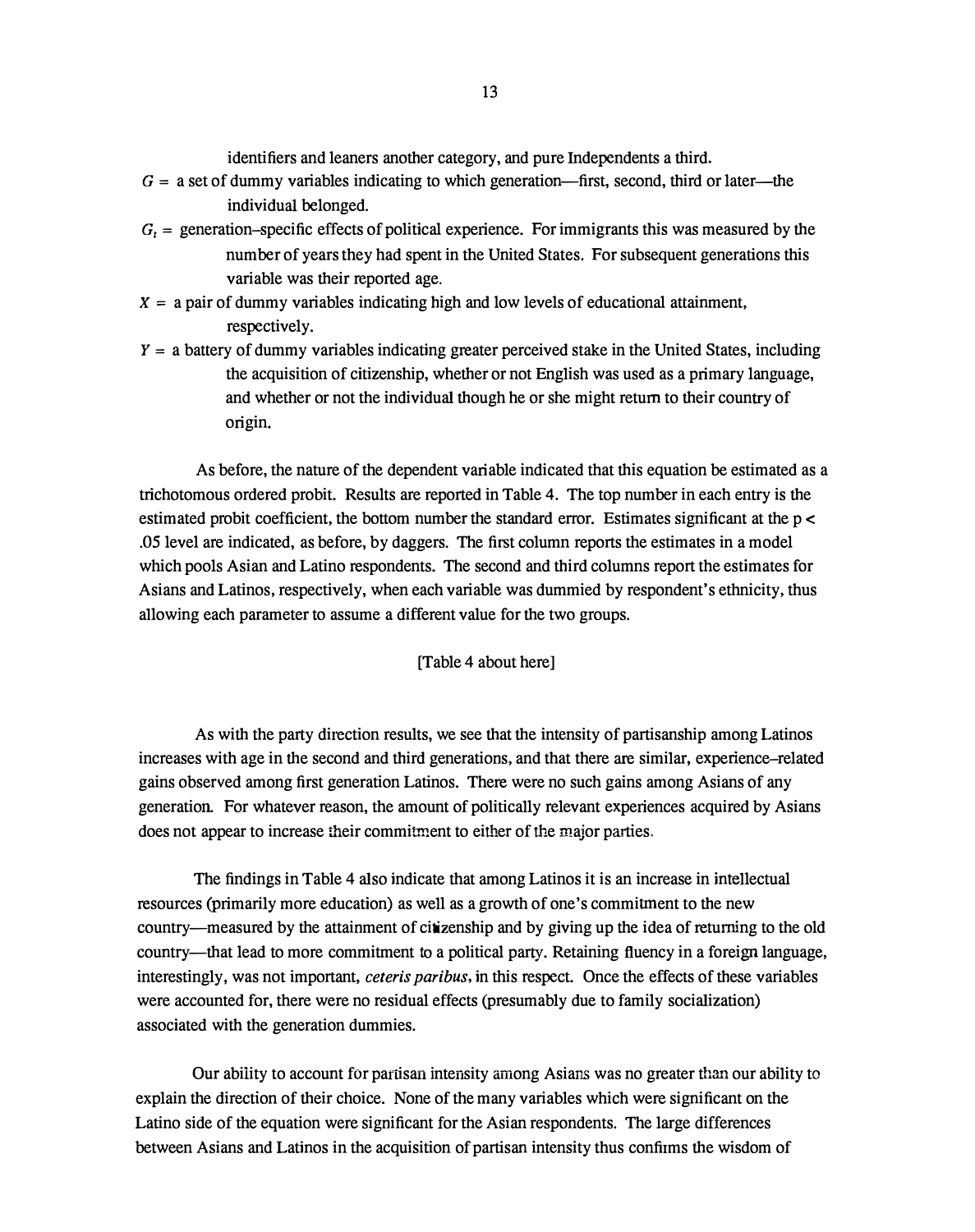Abramson's (1983) recommendation not to conflate the political experiences of different ethnic groups. They are likely to be substantially different and to generate different patterns of partisan evolution.

As in the case of our results on the direction of party choice, we cannot at the present time clearly choose between the two, equally plausible a priori alternatives of experience versus cohort effects producing the observed variations in strength of partisanship. However, the side information that level of knowledge goes up substantially with time in the country, and that partisanship increases with years for immigrants who arrived in the U.S. at a variety of ages, leads us to suspect that experience is the more likely explanation, at least for the immigrant respondents.

#### IV. CONCLUSION

The results of our analyses indicate that the longer Latino immigrants have been in the United States, the more likely they are to identify as Democrats and the more intensely they hold their partisan attachments. Asian immigrants, in contrast, exhibited no such trends in the direction of tbeir party choice or in their partisan intensity. That they were somewhat more likely to be Republicans tban native-born Asians appears to be primarily a function of differences associated with their countries of origin.

More intriguing were our findings of strong age-related gains in Democratic support and in partisan intensity among subsequent generations of Latinos. That tbey were similar in magnitude to the gains exhibited by Latino immigrants strongly suggests tbey tbey, too, are experience-related, but we are not able to discount equally plausible cohort-based scenarios, at least not until more time passes.

The party identification model upon which our analysis was based predicts generational and learning effects among immigrant groups for many of the same reasons that we have come to expect tbem among younger voters---i.e. immigrants will have few relevant inherited family prejudices and will tend to weigh the observations of contemporary events more heavily than those who have been in the country for a number of years. By examining immigrants, we were able to disentangle some of the intertwined factors which confound studies of the acquisition of partisanship. Our evidence lends support to the argument that strong learning effects influence both the direction and intensity of partisanship, but that these processes are not universal.

What can we predict about future political change among Asians and Latinos in the U.S.? Clearly, tbese two major inunigrant groups may well follow different partisan paths as a result of their divergent interests. Latinos appear to be more likely to follow the more traditional route of immigrants into tbe Democratic party, but Asians are inclined to split their support more evenly between the parties. These predilictions can be (and have been) influenced by short-run events and party strategies. If one party becomes strongly identified with the protection of nonwhite minorities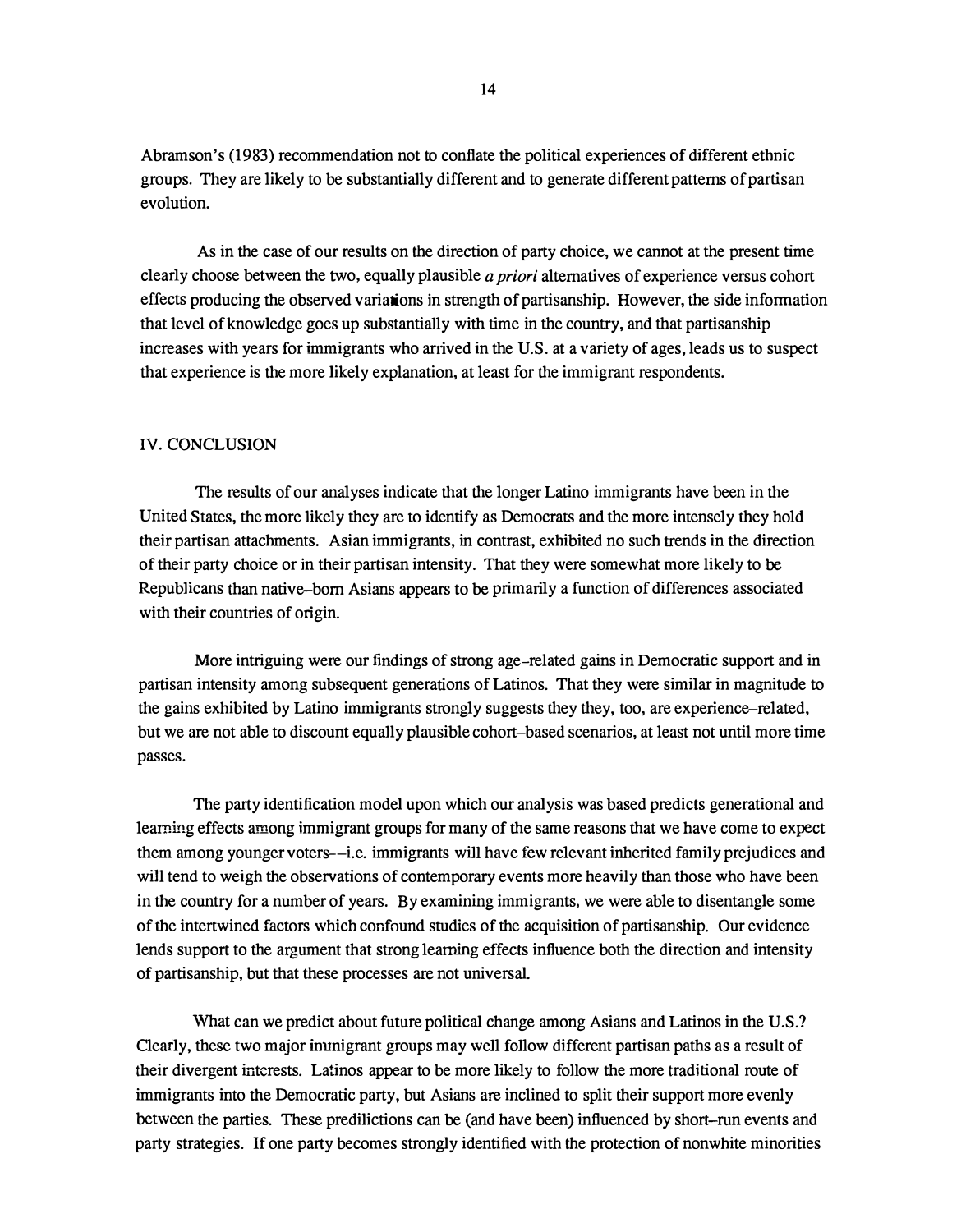or becomes more strongly identified with prosperity, there could be important generational or cohort effects for the immigrants and shifts in the balance of preference between the parties. Should a strong alignment occur, learning processes will increase the numbers of partisans among those co-ethnics still to arrive.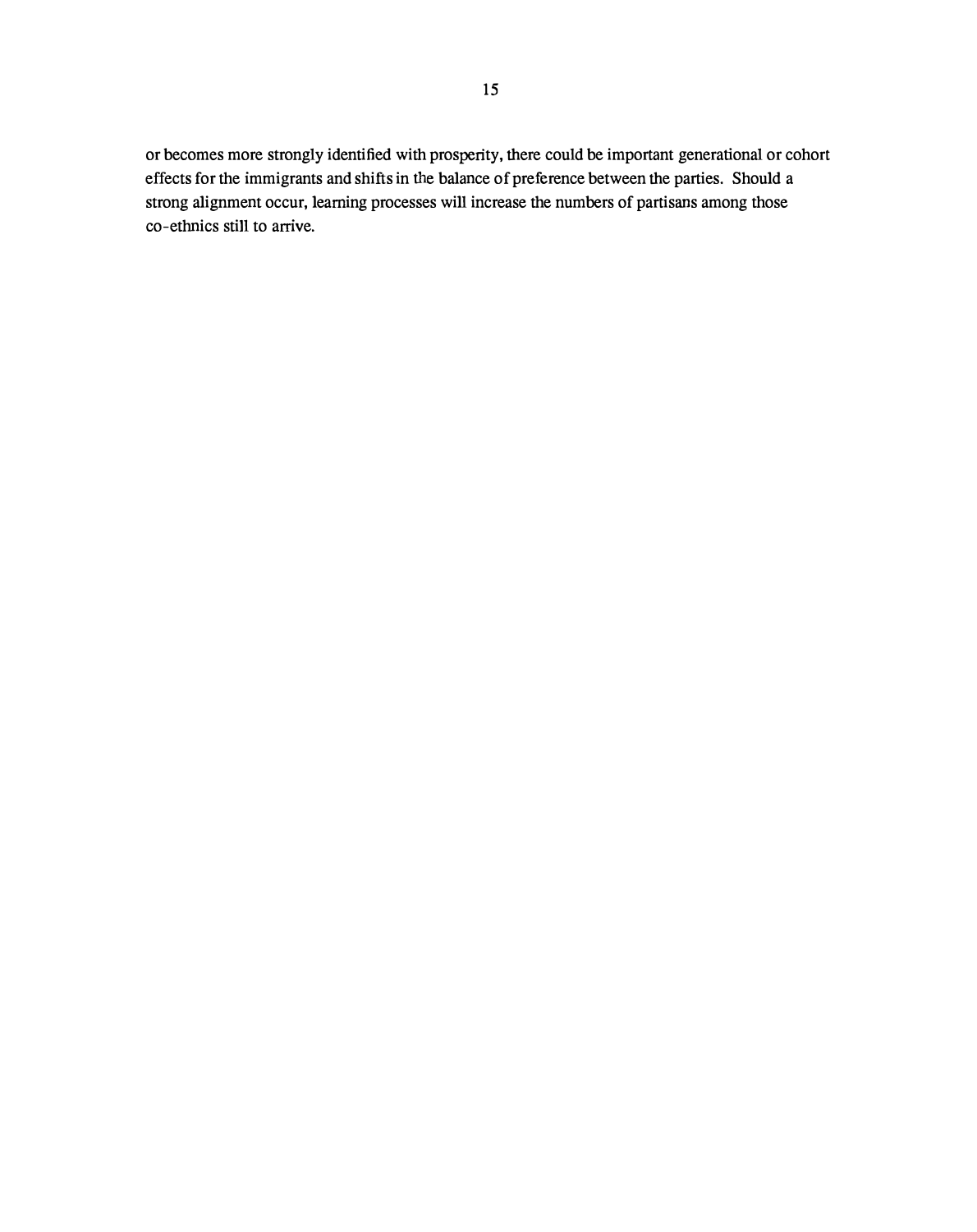#### APPENDIX: SAMPLE DESIGN

The major problem we faced in designing the survey was that of efficiently reaching large numbers of Latinos and Asians, who, according to the 1980 Census, constituted 19% and 5% of the state population respectively. Because of their younger age structure the Latino percentage of adults is smaller than their percentages of the total population. Given a large enough budget we probably would have preferred an areal sampling framework and in-person interviews with respondents in their own homes. Most comparisons between in-person interviews and telephone interviews indicate that the former technique entails a lower refusal rate and less bias in the resultant sample of completed interviews. However, we worried that recent Asian and Latino arrivals, would be extremely suspicious of interviewers coming to their doors—especially if they were undocumented. Telephone interviews are less obtrusive and possibly preferable for that reason. The main reason we chose to do telephone interviews, however, was the extremely high cost of in-person interviews.

With telephone interviewing the most common sample selection technique is random digit dialing. RDD is not without problems. In many areas there still exists some bias resulting from incomplete saturation of telephone ownership. And, although we have seen no reference to this problem in the literature on polling, we suspect that an increasingly important source of bias is the growing use of telephone answering machines to screen incoming phone calls. More serious, of course, is the unavoidable selection bias in any opinion survey resulting from the fact that participation is voluntary. Sample biases resulting from the differential incidence of telephone ownership and differential refusal rates are likely to be more serious in surveys in which minority group members constitute a large portion of the target population. Whatever the case, the virtues of sampling via random digit dialing have made it the standard choice in telephone surveys.

However, RDD is an extremely inefficient method for contacting Latinos and Asians in California. Ideally one could draw a sample of telephone exchanges via probability weights which would yield the desired minority group proportions. If one were interested in oversampling blacks this technique would suffice. For Latinos and Asians, however, the high level of residential segregation and resultant strong correlation between telephone exchange areas and census units (the necessary demographic data are not available for telephone exchanges) which is needed for this technique to be effective simply do not exist. This problem is bad enough for contacting Latinos, but Asians are an extreme case in this regard. Of the 5050 census tracts in California in the 1980 Census, only 33 (0.6%) were 40% or more Asian. Even if telephone exchanges could be weighted in a skewed enough fashion to increase significantly the probability of contacting Asian respondents the resultant sample would be problematic. Most blacks live in neighborhoods which are predominately black. The vast majority of Asians, however, do not live in predominately Asian neighborhoods, and so a sample based primarily on those who do would likely be quite unrepresentative.

Given these problems, we decided that the best way to generate Latino and Asian subsamples would be on the basis of surnames. We therefore began by randomly selecting a list of 300 census tracts in California. Dia!America Corporation of Cleveland, Ohio provided us with the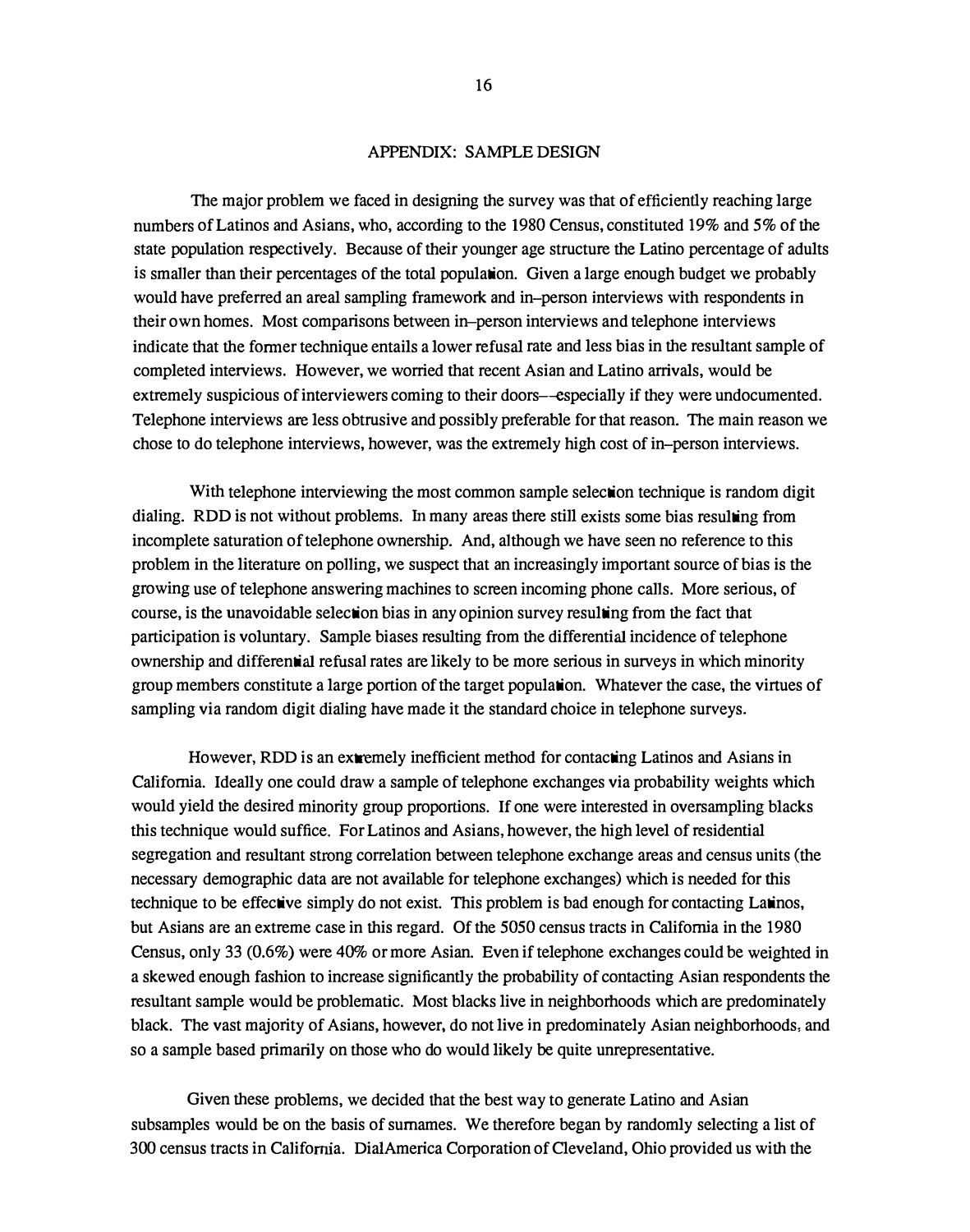names, current phone numbers, and addresses of 80-100 individuals per tract for approximately 90% of the tracts, thus yielding a list of24,523 names. We ran these through Hispanic and Asian surname dictionaries to derive our list of potential interviewees. In order to increase our sample of recent Asian immigrants we drew a supplemental sample of Korean surnames from the 1984 Korean Telephone Directory of Southern California. The creators of this directory believe that it contains the telephone numbers and addresses of over 75% of all Koreans in Southern California. We ultimately conducted interviews with 80 Korean-Americans via this supplemental sample.

According to Leuthold and Scheele ( 1971), samples which are derived from telephone directories will, relative to RDD, undersample blacks, individuals who are separated or divorced, and city dwellers. As indicated earlier, however, we were more worried about refusal rates than other potential sources of bias. Our expectations of relatively high refusal rates were borne out; only 44% of the individuals we contacted agreed to an interview. Asians were more likely to refuse than were Latinos.

Given the potential problems we faced, we were understandably interested in how well the characteristics of the people we interviewed matched up with data from the 1980 Census. The figures reported in Table 1 indicate that in some respects the individuals in our two subsamples were quite representative, while in other respects they were somewhat unrepresentative. In all four subsamples the reported figures for family income and country of birth were quite consistent with figures derived from the 1980 Census. There are , however, some discrepancies. The percentages of blacks and Latinos in our sample who reported being homeowners were higher than the Census figures. We also tended to oversample Asian men and black women. Reported education, though, was the source of the largest discrepancies. Individuals in all four subsamples were considerably more likely to report having attended college than the 1980 Census figures indicate should be the case. However, we are inclined to blame very little of the education bias we observed on our use of a telephone directory sample versus RDD. Warren Miller indicates that the sample of individuals interviewed in the 1984 Michigan Rolling Cross-section (which was a telephone survey) had a considerably higher average education than those interviewed in person in the traditional post-election survey.

Because participation in opinion surveys is voluntary we believe that regardless of the sampling framework employed there is an irreducible element of self-selection bias generated by the differential propensity of different types of people to submit to the interview. In political polls this self-selection bias is naturally related to the extent to which the potential respondent is intellectually involved with political matters; people are more likely to talk to strangers about subjects they care about and know something about. This bias will yield us samples which are, compared to the population at large, more educated, more literate, more interested, and more knowledgeable about ongoing political issues. Any incidental bias deriving from telephone directory versus RDD sampling was at least for us, apparently minimal.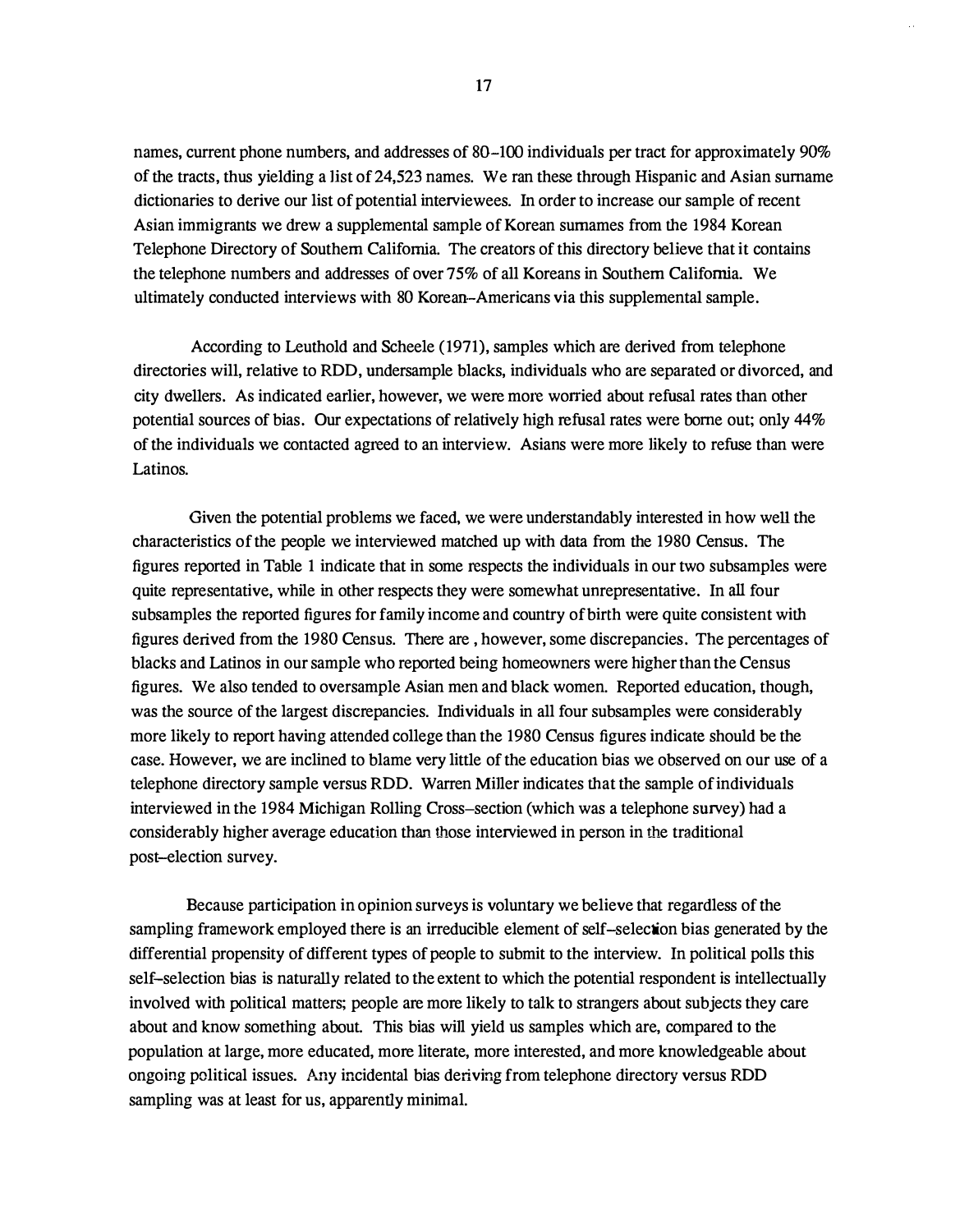## TABLE A.1

# COMPARISON OF SAMPLE AND CENSUS CHARACTERISTICS

|                                    | Latino Asian |          |    |
|------------------------------------|--------------|----------|----|
| <b>Percent Male</b>                |              |          |    |
| Sample 1984                        |              | 49% 60%  |    |
| Census 1980                        |              | 51 48    |    |
| <b>Percent Owner Occupiers</b>     |              |          |    |
| Sample 1984                        |              | 52<br>64 |    |
| Census 1980                        |              | 44<br>62 |    |
| Family Income 10K                  |              |          |    |
| Sample 1984                        | 21           | - 9      |    |
| Census 1980                        | $27 \,$      | 14       |    |
| Family Income 10-25K               |              |          |    |
| Sample 1984                        |              | 35<br>47 |    |
| Census 1980                        | 48           | 37       |    |
| Family Income over 25K             |              |          |    |
| Sample 1984                        |              | 32<br>56 |    |
| Census 1980                        |              | 25<br>49 |    |
| Percent Native Born                |              |          |    |
| Sample 1984                        | 60           | 38       |    |
| Census 1980                        | 63           | 42       |    |
| Percent Some College<br>or Greater |              |          |    |
| Sample 1984                        |              | 34       | 77 |
| Census 1980                        |              | 54<br>20 |    |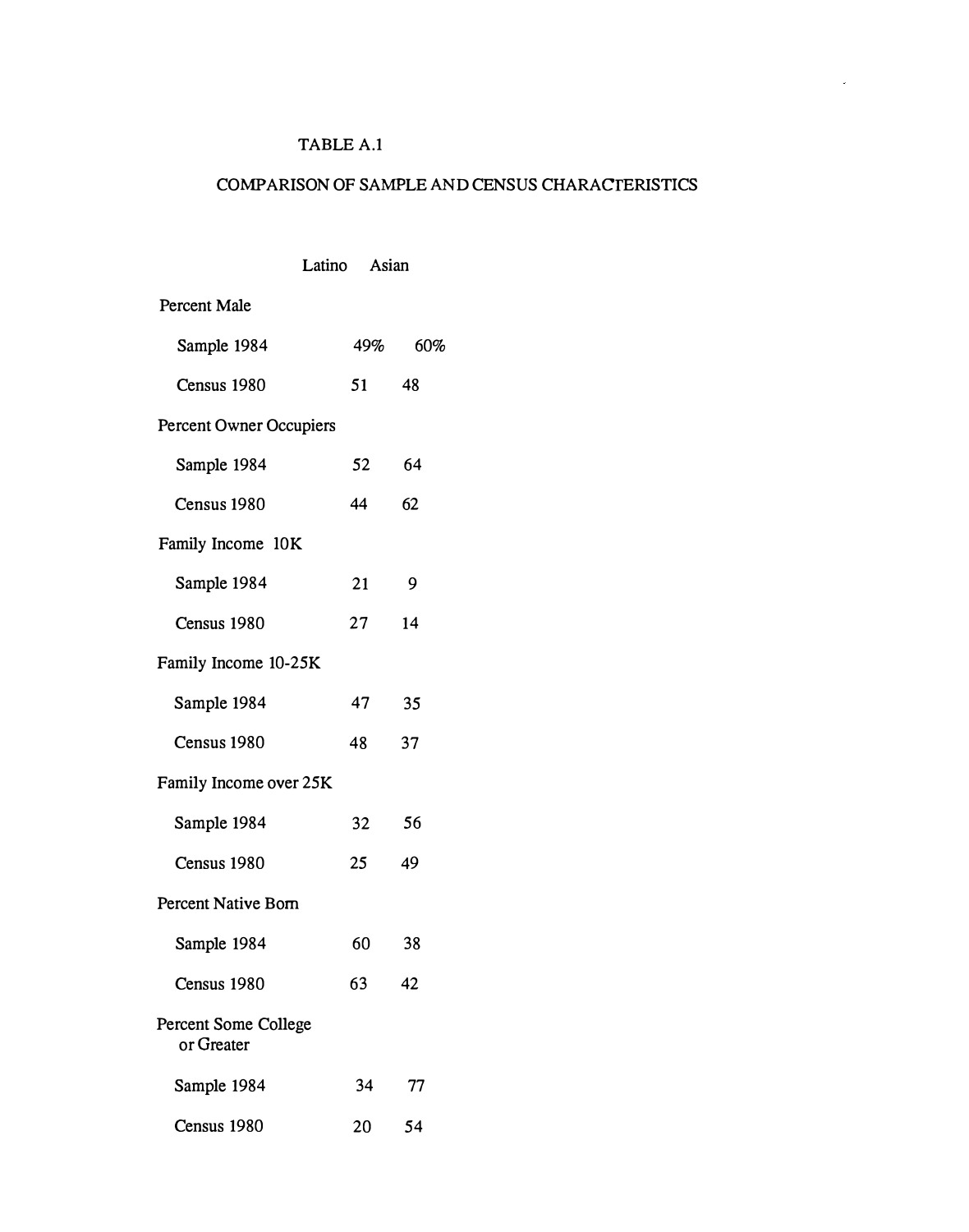# 1st Generation 2nd Generation 3rd Generation Absent Family Political Influence  $(G)$ Depends Upon Parental Political Involvement During Childhood Normal Pattern of Socialization Past Political Experiences (PPE) Increases with Time Spent in the U.S. Initial Experiences Especially Influential Increases with Age Increases with Age

# Table 1: Partisanship and Generations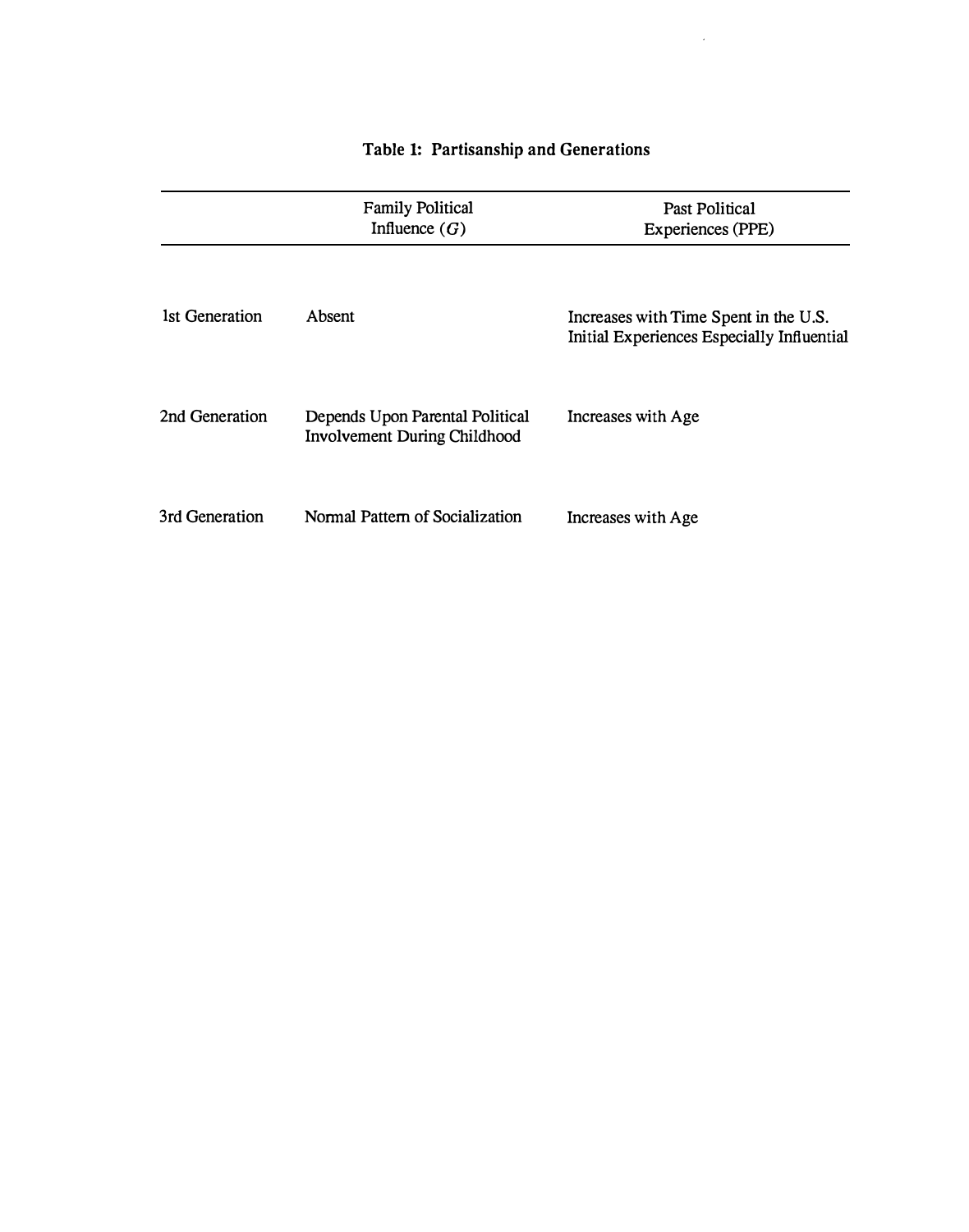#### Table 2: Socioeconomic and Demographic Attributes of Latinos and Asians, by Generation

### Latinos

|                    | Years in U.S. |          | Second | Third      |            |
|--------------------|---------------|----------|--------|------------|------------|
|                    | $0 - 7$       | $8 - 15$ | $16+$  | Generation | Generation |
|                    |               |          |        |            |            |
| % Citizens         | 11            | 22       | 48     |            |            |
|                    |               |          |        |            |            |
| % Foreign Language | 89            | 85       | 78     | 51         | 22         |
| $%$ < High School  | 48            | 40       | 35     | 28         | 15         |
|                    |               |          |        |            |            |
| % Low Income       | 78            | 64       | 53     | 45         | 38         |
| % Renters          | 80            | 63       | 49     | 35         | 46         |
|                    |               |          |        |            |            |
| n                  | 46            | 88       | 89     | 152        | 162        |
|                    |               |          |        |            |            |

## Asians

|                    | Years in U.S.     |          | Second | Third      |            |
|--------------------|-------------------|----------|--------|------------|------------|
|                    | $0 - 7$           | $8 - 15$ | $16+$  | Generation | Generation |
|                    |                   |          |        |            |            |
| $%$ Citizens       | 12                | 64       | 86     | $\equiv$   | $=$        |
| % Foreign Language | 88                | 78       | 58     | 14         | 2          |
| $%$ < High School  | $12 \overline{ }$ | 4        | 10     | 3          | 2          |
| % Low Income       | 48                | 22       | 20     | 25         | 19         |
| % Renters          | 71                | 30.      | 32     | 19         | 33         |
| n                  | 58                | 69       | 50     | 63         | 42         |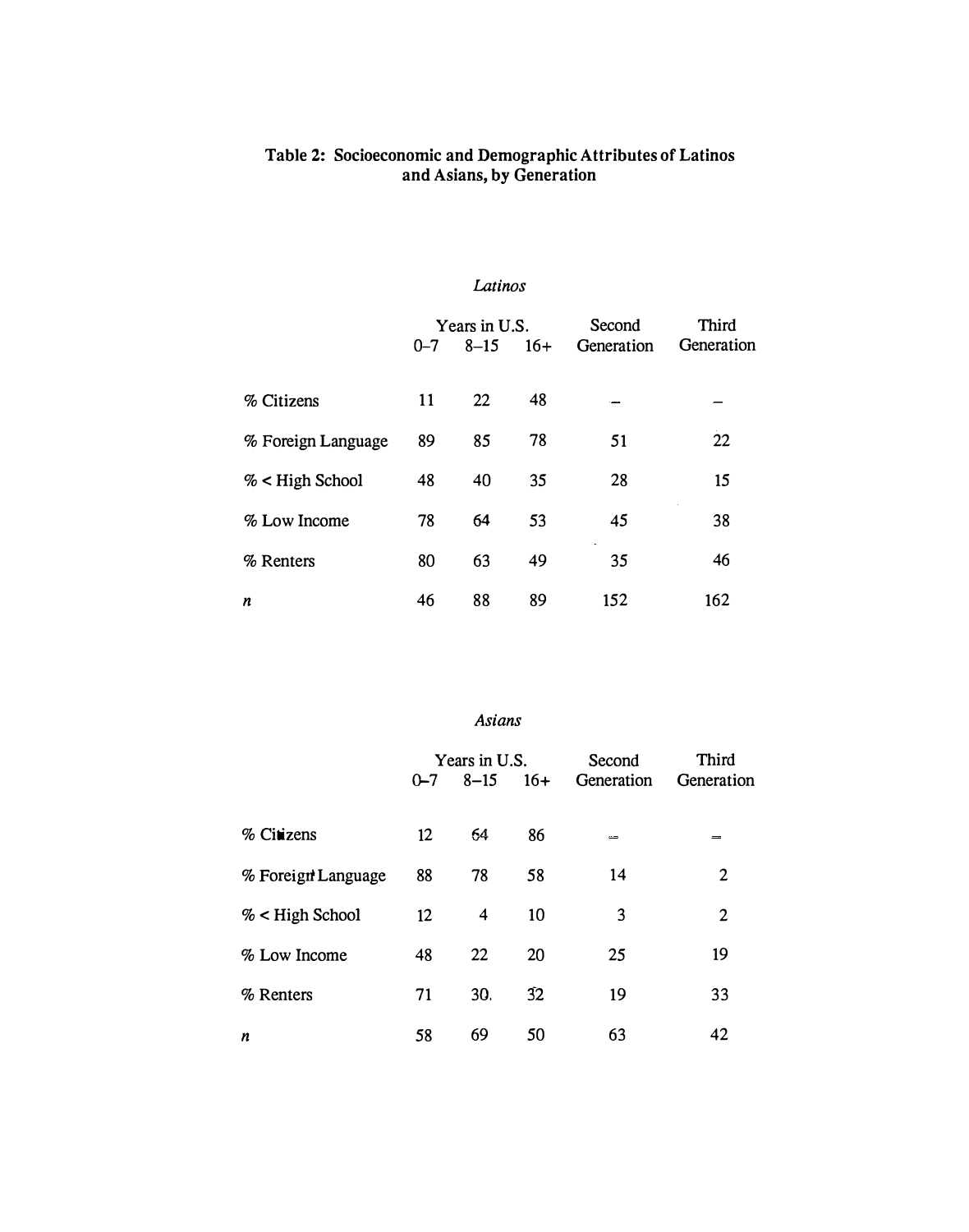|                             | Asians                    | Latinos                      |
|-----------------------------|---------------------------|------------------------------|
| <b>Immigrant Generation</b> | .93 <sub>†</sub><br>(.27) | .80 <sub>†</sub><br>(.22)    |
| Years in US, Immigrants     | $-.009$<br>(.009)         | $-.027\dagger$<br>(.006)     |
| <b>Second Generation</b>    | $-.09$<br>(.53)           | .54 <sub>†</sub><br>(.32)    |
| Age, Second Generation      | .008<br>(.009)            | $-.018\dagger$<br>(.006)     |
| Third Generation            | $-.26$<br>(.71)           | .50<br>(.35)                 |
| Age, Third Generation       | .014<br>(.019)            | $-.023\dagger$<br>(.009)     |
| Republicans Won, Natives    | .28<br>(.28)              | .03<br>(.17)                 |
| Republicans Won, Immigrants | $-.22$<br>(.23)           | $-.13$<br>(.18)              |
| Low Income Family           | $-.05$<br>(.17)           | $-.19†$<br>(.11)             |
| <b>High Income Family</b>   | $-.03$<br>(.18)           | .15<br>$\mathbf{r}$<br>(.19) |
| Union Household<br>ł        | $-.22$<br>(.17)           | $-.24†$<br>(.12)             |
| Unemployed Head             | $-.31$<br>(.23)           | .17<br>(.14)                 |

 $\ddotsc$ 

## Table 3: Party Choice Among Asian and Latino Respondents: The Effects of Cohort, Experience, and Economic Status

 $\dagger$  = p < .05

| Log Likelihood Initial        | $-829.6$ |
|-------------------------------|----------|
| Log Likelihood at Convergence | $-773.3$ |
| Number of Observations        | 782      |
|                               |          |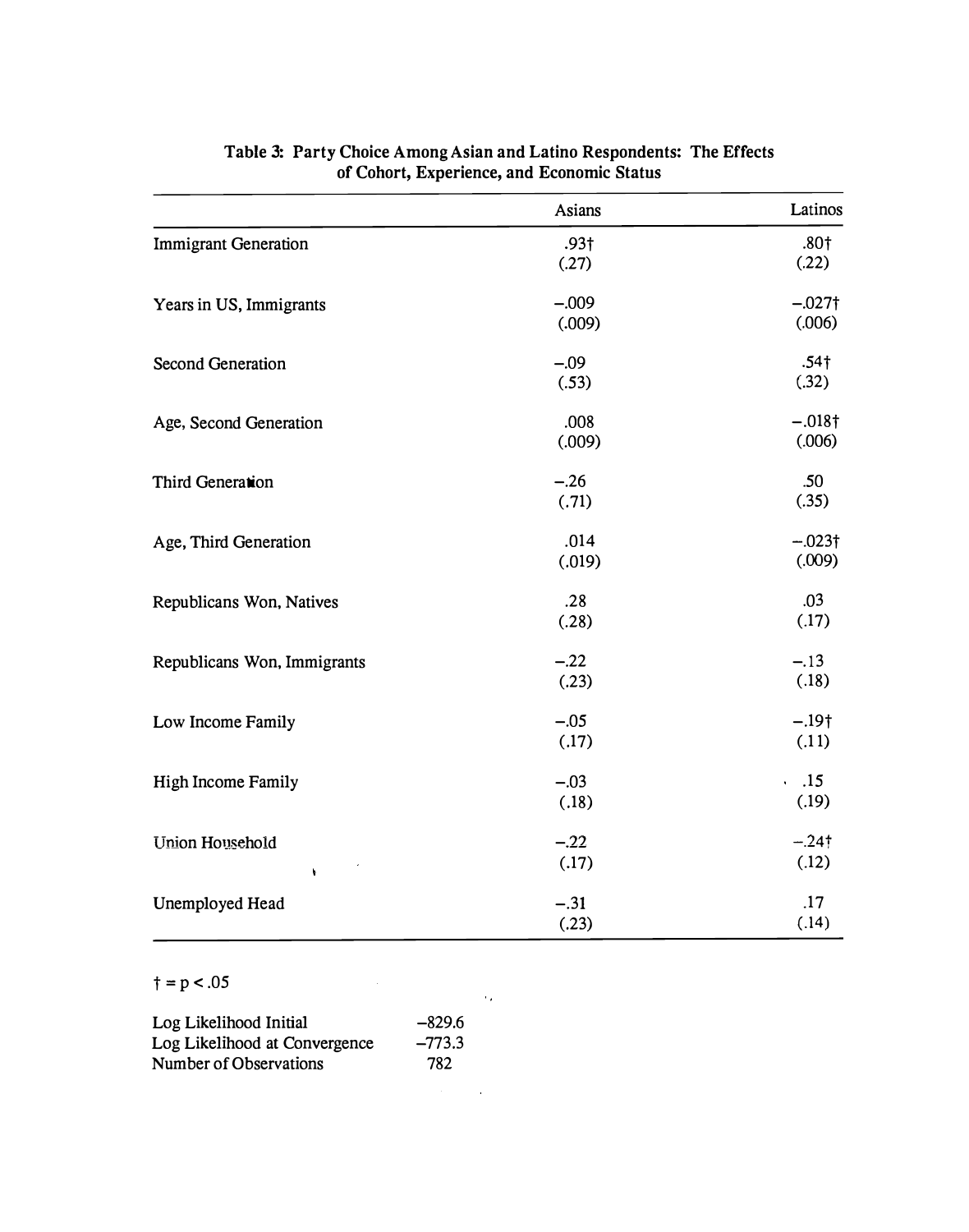|                               | Pooled           | Asians  | Latinos           |
|-------------------------------|------------------|---------|-------------------|
| <b>Immigrant Generation</b>   | .30              | .39     | .38 <sub>†</sub>  |
|                               | (.15)            | (.25)   | (.19)             |
| Years in U.S., Immigrants     | $.011\dagger$    | .009    | $.012\dagger$     |
|                               | (.005)           | (.010)  | (.005)            |
| Second Generation             | $.45\dagger$     | .46     | .37 <sub>†</sub>  |
|                               | (.19)            | (.38)   | (.23)             |
| Age, Second Generation        | .006             | .001    | .011              |
|                               | (.004)           | (.008)  | (.005)            |
| <b>Third Generation</b>       | .04              | .56     | $-.07$            |
|                               | (.23)            | (.61)   | (.26)             |
| Age, Third Generation         | $.026\dagger$    | $-.001$ | .032 <sub>†</sub> |
|                               | (.007)           | (.018)  | (.007)            |
| Citizen                       | .26 <sub>†</sub> | .09     | .36 <sub>†</sub>  |
|                               | (.13)            | (.21)   | (.19)             |
| Foreign Language              | .02              | $-.21$  | .03               |
|                               | (.10)            | (.20)   | (.12)             |
| Might Return                  | $-.17$           | .11     | $-.36\dagger$     |
|                               | (.14)            | (.22)   | (.18)             |
| Low Education                 | $-.10$           | .28     | $-.18$            |
|                               | (.10)            | (.32)   | (.12)             |
| <b>High Education</b>         | .16              | .19     | .24               |
| ¥                             | (.10)            | (.15)   | (.17)             |
| Owner                         | .04              | .23     | $-.02$            |
|                               | (.08)            | (.16)   | (.11)             |
| Log Likelihood Initial        | $-967.3$         |         | $-967.3$          |
| Log Likelihood at Convergence | $-796.1$         |         | $-788.48$         |
| Number of Observations        | 782              |         | 782               |

Table 4: Partisan Intensity: The Effects of Political Experience and Increased Resources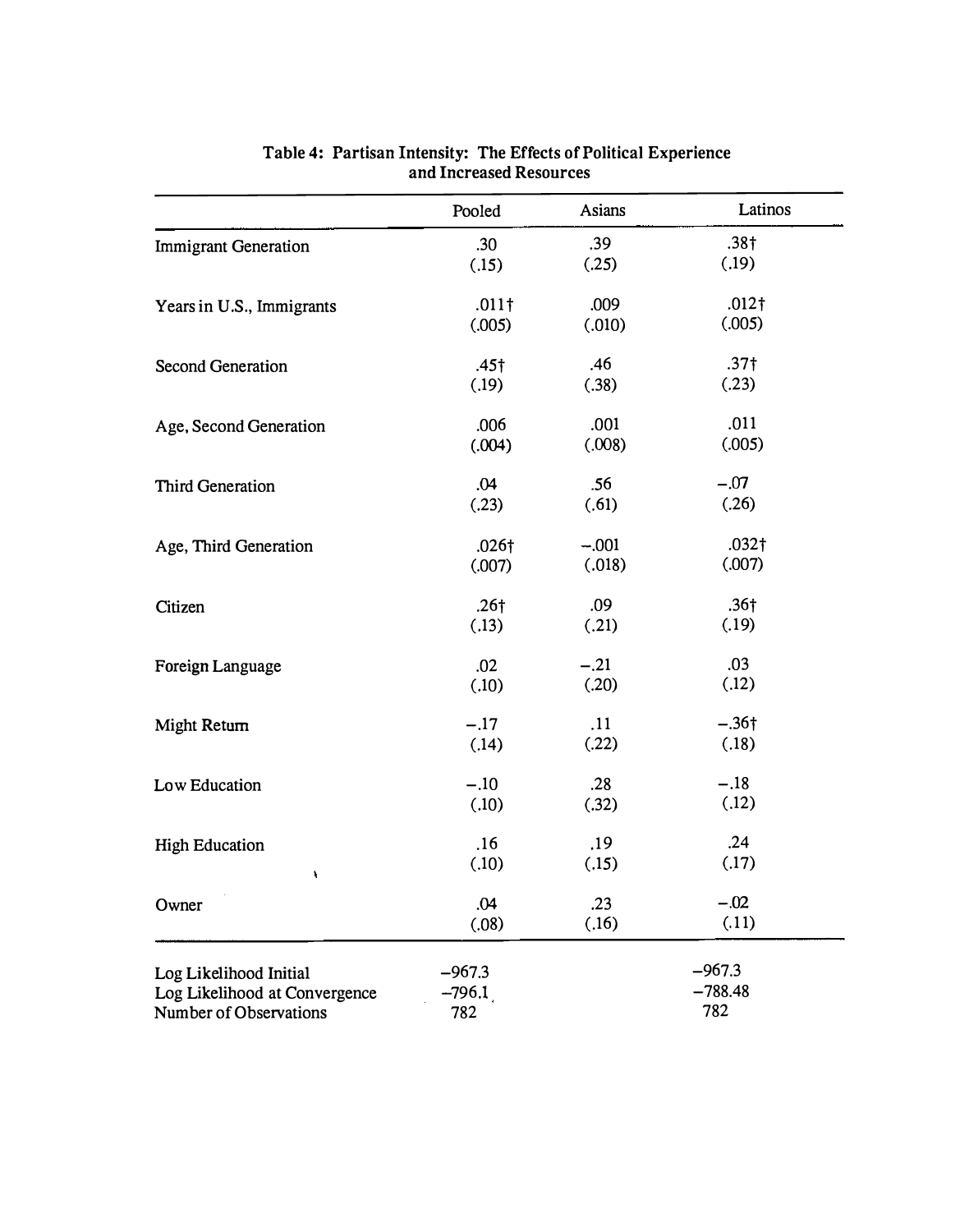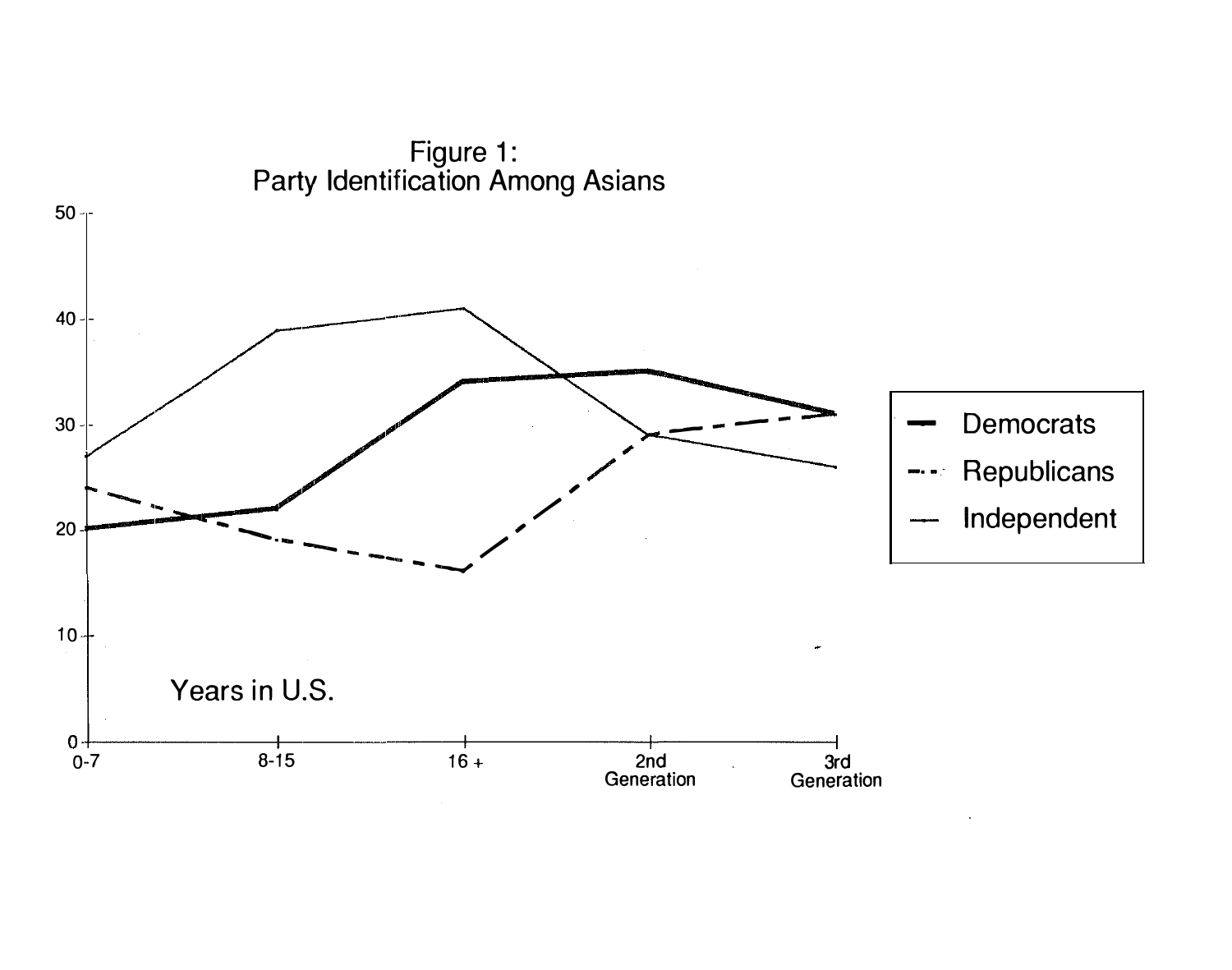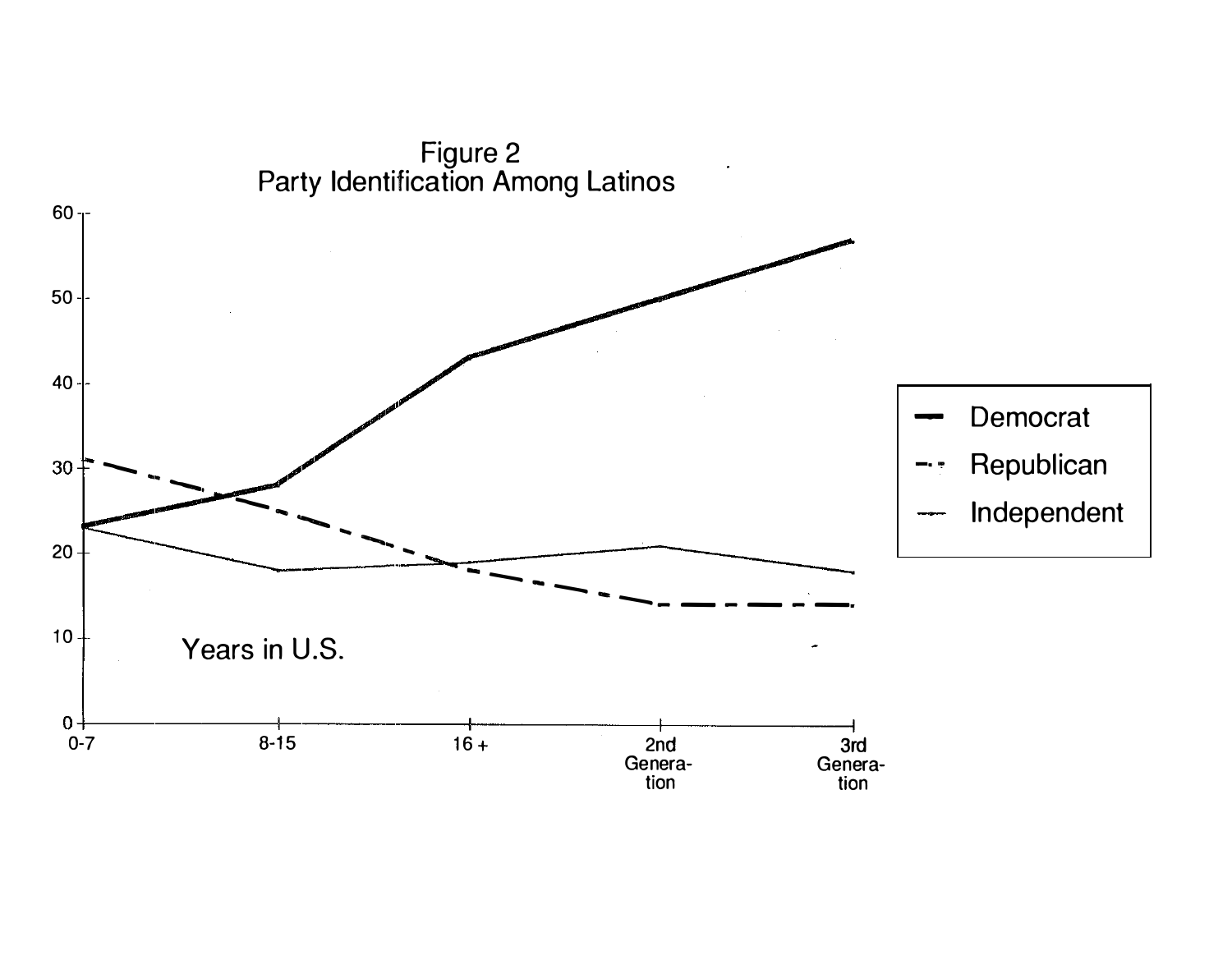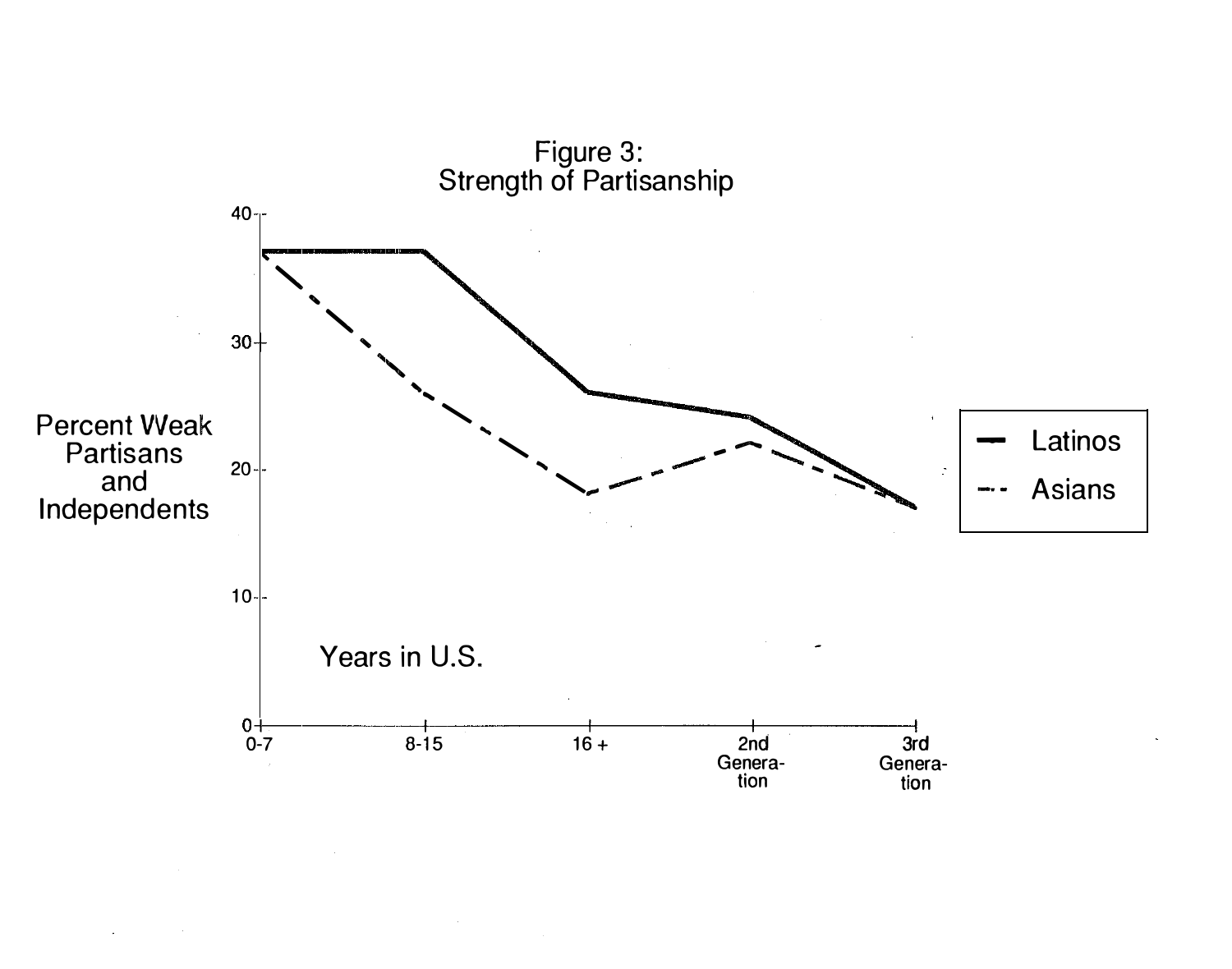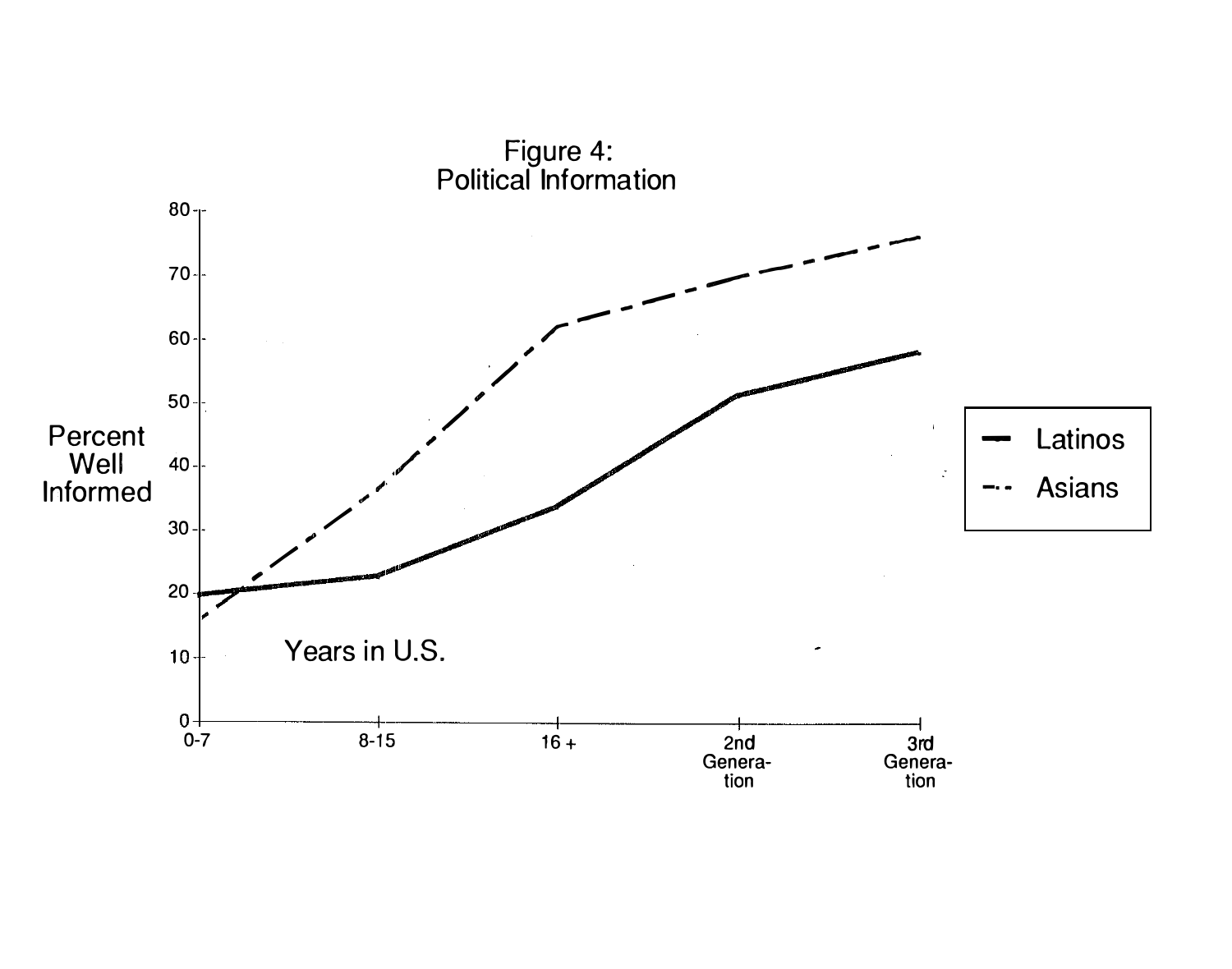#### **FOOTNOTES**

1. Converse ( 1969) recognized that one could cut cleanly through this analytical Gordian knot with data in which life-cycle or experience effects were not entangled with cohort effects. He reasoned that in the case of a new democracy holding elections for the first time citizens of all ages would have received equal (in this case, equally small) amounts of exposure to the political system. In other words, cohort effects would be held constant because everyone would be in the same cohort. After the passage of several decades age and cohort would once again be tightly intertwined. Barnes, McDonough, and Pina (1985) exploited just such a fortuity in examining the evolution of partisanship among voters in Spain just after the enactment of free democratic elections. A similar approach was followed in studies which examined the attitudes and behavior of groups who had been newly enfranchised in established electoral democracies (Niemi, Stanley and Evans, 1984; Niemi, Powell, Stanley and Evans, 1985). In both cases individuals of all ages exhibited increases in partisan intensity as a function of the length of time they had been enfranchised. In the case of the United States, however, elections were instituted a very long time ago, and the major group of recently enfranchised voters (Southern blacks) are not the subject of our study.

2. We require only the assumption that immigrants have had no real exposure to U.S. party politics prior to their arrival. As salient as the United States is internationally, of course, it is possible that some immigrants will have rudimentary knowledge about American political parties at the time they enter the country. Doubtless this assumption would hold more strongly in the case of American emigres to other countries.

3. This is what cohort analysts mean when they characterize generational effects as actually the interaction of period and life-cycle (Glenn, 1976).

4. In Table 2 and throughout the remainder of the paper we use "third generation" as a shorthand for third, fourth, and all subsequent generations.

5. For example, Hispanic FBI agents recently claimed (and were upheld) that they had been discriminated against in job assignments as they attempted to move into supervisory positions. Of course, for this explanation to hold, the Democrats would have to be perceived as the party which was more protective of minority rights.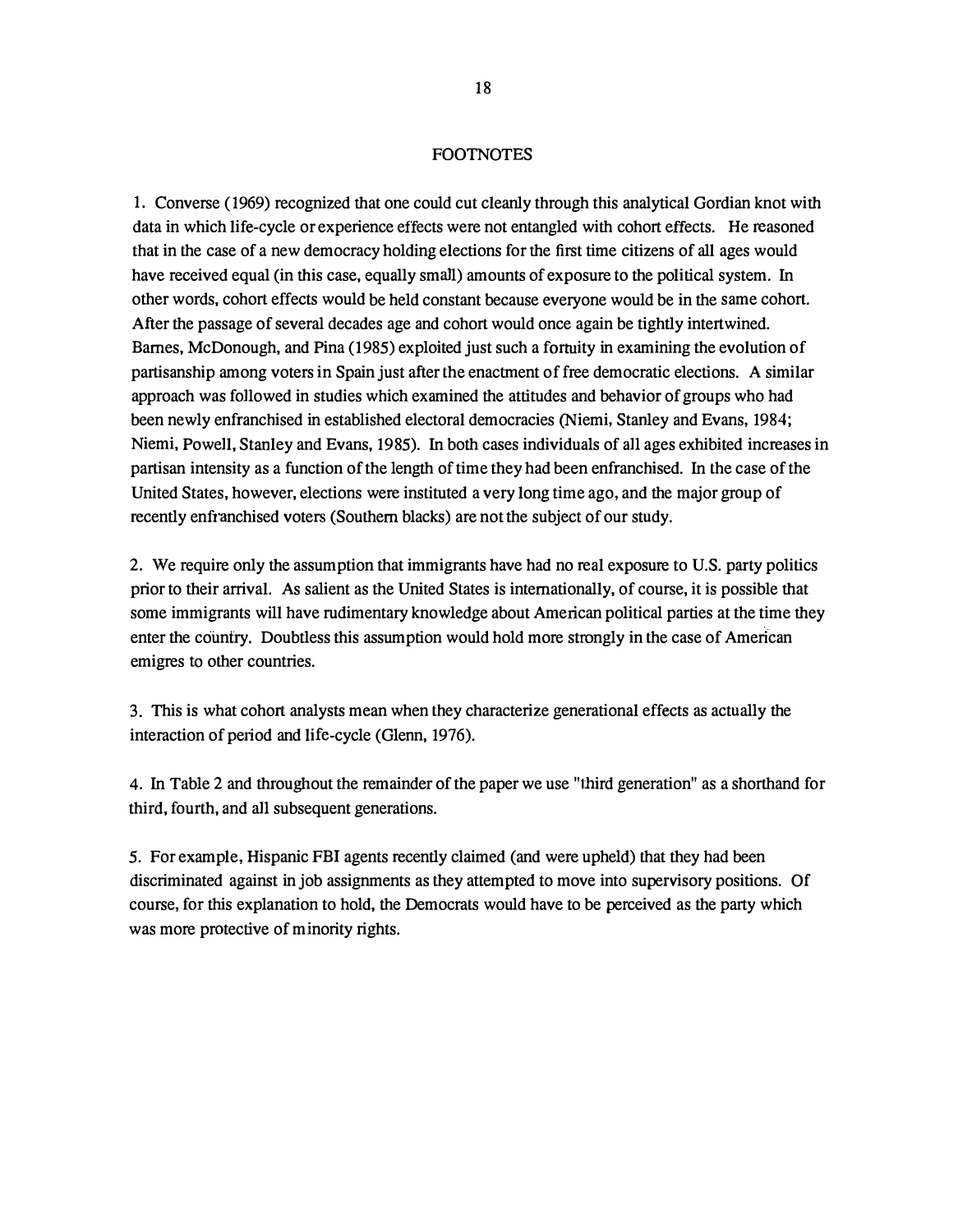#### **REFERENCES**

- Abramson, Paul. "Generational Change and the Decline of Party Identification in America: 1952- 74." American Political Science Review 70 (1976):469-78.
- Abramson, Paul. "Generational Replacement and Partisan Dealignment in Britain and the US." British Journal of Political Science 8 (1978):505-9.
- Abramson, Paul. "Developing Party Identification: A Further Examination of Life-Cycle, Generational and Period Effects." American Journal of Political Science 23 (1979):78-96.

Abramson, Raul. Political Attitudes in America. San Francisco: W. H. Freemont, Co., 1983.

- Andersen, Kristi. The Creation of a Democratic Majority, 1928-36. Chicago: University of Chicago Press, 1979.
- Barnes, Samuel H., Peter McDonough, and Antonio Lopez Pina. "The Development of Partisanhip in New Democracies: The Case of Spain." American Journal of Political Science 29 (1985):695-720.
- Bean, Frank D., Elizabeth H. Stephen, and Wolfgang Opitz. "The Mexican Origin Population in the United States: A Demographic Overview" in Rudolfo 0. de la Garza et. al. ed., The Mexican American Experience: An Interdisciplinary Anthology. Austin: University of Texas Press, 1985.
- Beck, Paul Allen. "A Socialization Theory of Partisan Realignment," in Richard G. Niemi ed., The Politics of Future Citizens: New Dimensions in the Political Socialization of Children. San Francisco: Jossey-Bass, 1974.
- Black, Jerome, Richard G. Niemi, and G. Bingham Powell. "Age, Resistance and Political Leaming in a New Environment: The Case of Canadian Immigrants." Comparative Politics 20 (1987):73-84.
- Brischetto, Robert R. "Latinos and the 1984 Election Exit Polls: Some Findings and Some Methodological Lessons." In de la Garza, Rudolfo, (ed.), Ignored Voices: Public Opinion Polls and the Latino Community. Austin, Texas: CMAS Publications, The University of Texas, 1987.
- Butler, David and Donald Stokes. Political Change in Britain. 2nd edition, New York: St. Martin's, 1974.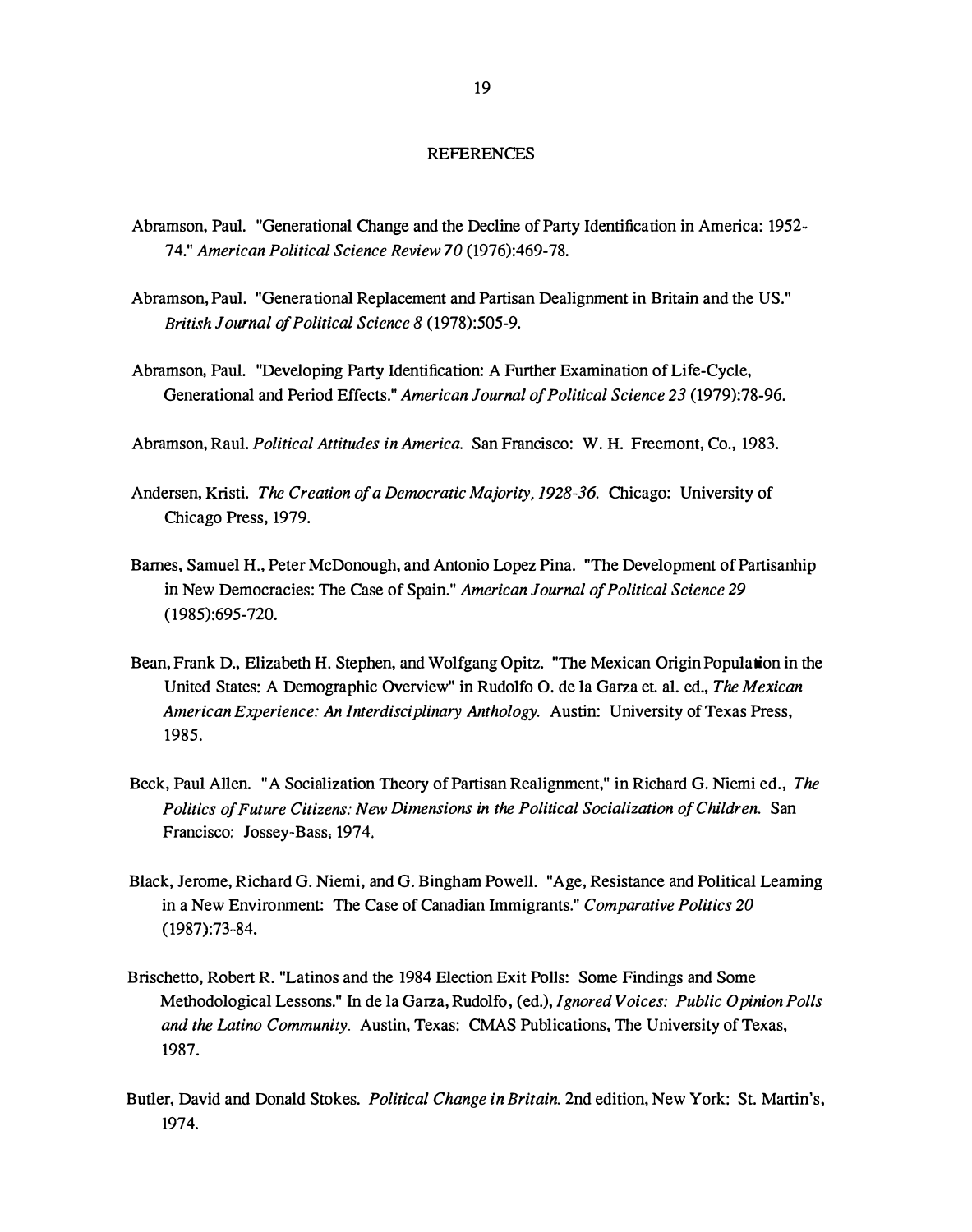- Cain, Bruce E., and Kiewiet, D. Roderick. "Latinos and the 1984 Election: A Comparative Perspective." In de la Garza, Rudolfo, (ed.), Ignored Voices: Public Opinion Polls and the Latino Community. Austin, Texas: CMAS Publications, The University of Texas, 1987.
- Campbell, Angus, Phillip E. Converse, Warren E. Miller, and Donald E. Stokes. The American Voter. New York: Wiley, 1960.
- Campbell, Angus, Gerald Gurin and Warren E. Miller. The Voter Decides. Evanston: Row, Peterson, 1954.
- Converse, Phillip E. "Of Time and Partisan Stability." Comparative Political Studies 2 (1969): 139- 171.
- Converse, Phillip E. The Dynamics of Party Support: Cohort-Analyzing Party Identification. Beverly Hills: Sage Publications, 1976.
- de la Garza, Rudolfo. "Mexican-American Voters: A Responsible Electorate," in F. Baird, ed. Mexican-Americans: Political Power, Influence or Resource. Lubbock: Texas Tech Press, 1977.
- de la Garza, Rudolfo and Robert R. Brischetto. "The Mexican-American Electorate: Information Sources and Policy Orientations." Occasional Paper No. 2, Southwest Voter Registration Education Project and University of Texas Center for Mexican-American Studies,1982.
- Downs, Anthony. An Economic Theory of Democracy. New York: Harper & Row, 1957.
- Fiorina, Morris. Retrospective Voting in American National Elections. New Haven: Yale University Press, 1981.
- Garcia, F. Chris and Rudolph 0. de la Garza. The Chicano Political Experience. North Scituate: Duxbury Press, 1977.
- Glenn, Norval. "Sources of Shift to Political Independence." Social Science Quarterly (1972):494-519.
- Glenn, Norval. "Cohort Analysts' Futile Quest: Statistical Attempts to Separate Age, Period, and Cohort Effects." American Sociological Review 41 (1976):900-4.
- Glenn, Norval and Ted Hefner, "Further Evidence on Aging and Party Identification." Public Opinion Quarterly 36 (1972):31-47.

Jennings, M. Kent, and Richard G. Niemi. The Political Character of Adolescence. Princeton: